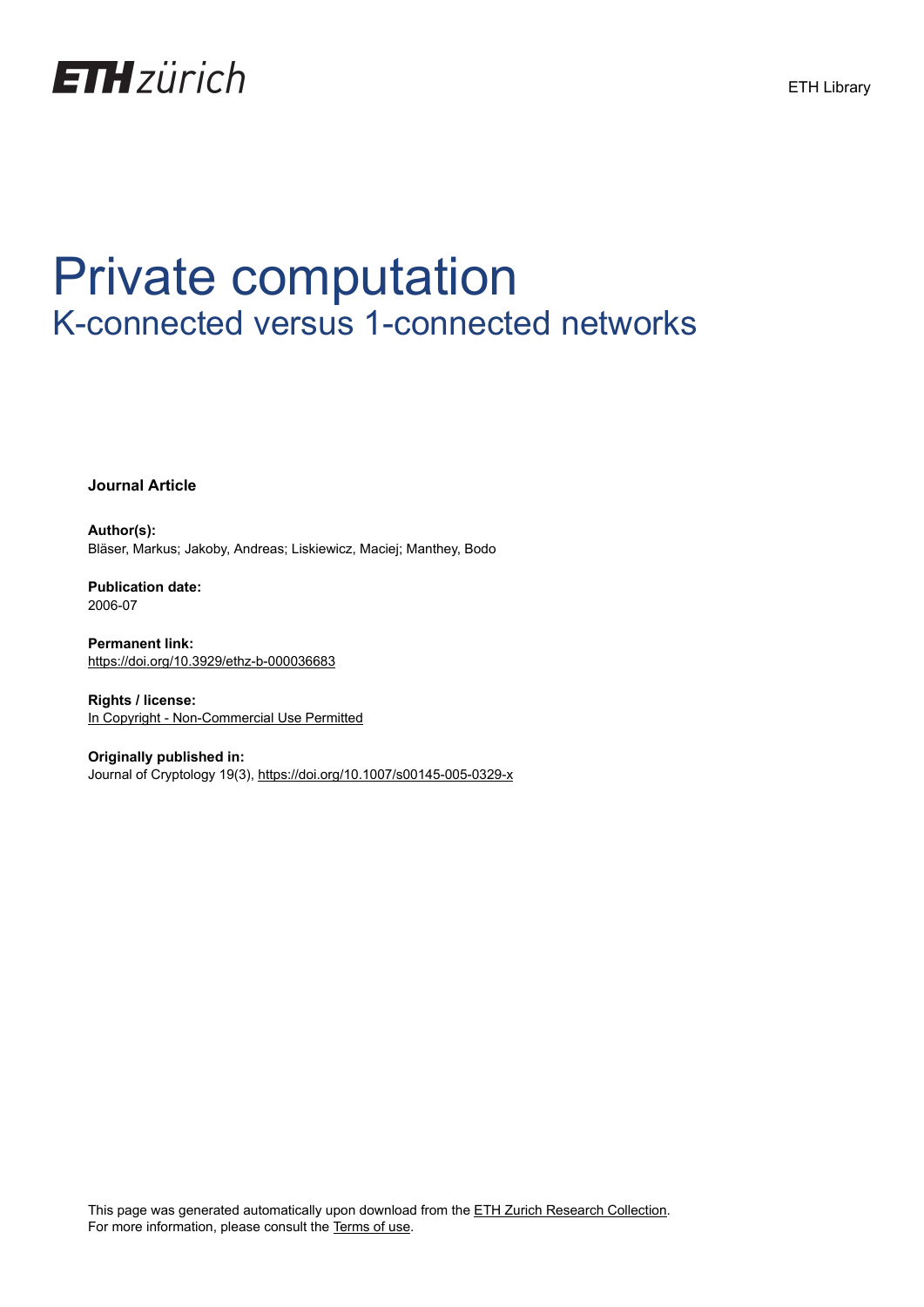DOI: 10.1007/s00145-005-0329-x J. Cryptology (2006) 19: 341–357



# **Private Computation:** *k***-Connected versus 1-Connected Networks**<sup>∗</sup>

Markus Bläser

Institut für Theoretische Informatik, ETH Zürich. 8092 Zürich, Switzerland mblaeser@inf.ethz.ch

Andreas Jakoby, Maciej Liśkiewicz, and Bodo Manthey

Institut für Theoretische Informatik, Universität zu Lübeck, Ratzeburger Allee 160, 23538 Lübeck, Germany {jakoby,liskiewi,manthey}@tcs.uni-luebeck.de

Communicated by Matthew Franklin

Received 25 April 2003 and revised October 14, 2004 Online publication 27 May 2005

Abstract. We study the role of connectivity of communication networks in private computations under information theoretical settings in the honest-but-curious model. We show that some functions can be 1-privately computed even if the underlying network is 1-connected but not 2-connected. Then we give a complete characterisation of nondegenerate functions that can be 1-privately computed on non-2-connected networks.

Furthermore, we present a technique for simulating 1-private protocols that work on arbitrary (complete) networks on *k*-connected networks. For this simulation, at most  $(1 - k/(n - 1)) \cdot L$  additional random bits are needed, where *L* is the number of bits exchanged in the original protocol and *n* is the number of players.

Finally, we give matching lower and upper bounds for the number of random bits needed to compute the parity function on *k*-connected networks 1-privately, namely  $[(n-2)/(k-1)] - 1$  random bits for networks consisting of *n* players.

**Key words.** Private computation, Secure multi-party computation, Secure function evaluation, Connectivity, Parity, Randomness.

<sup>∗</sup> A preliminary version appeared in *Proceedings of the* 22*nd Annual International Cryptology Conference* (*CRYPTO* 2002), pp. 194–209, volume 2442 of Lecture Notes in Computer Science, Springer, Berlin, 2002. The work by Markus Bläser was done while at the Institut für Theoretische Informatik, Universität zu Lübeck, Germany. Maciej Liśkiewicz is on leave from Instytut Informatyki, Uniwersytet Wroclawski, Poland. The last author's birth name was Bodo Siebert and he was supported by DFG Research Grant Re 672/3.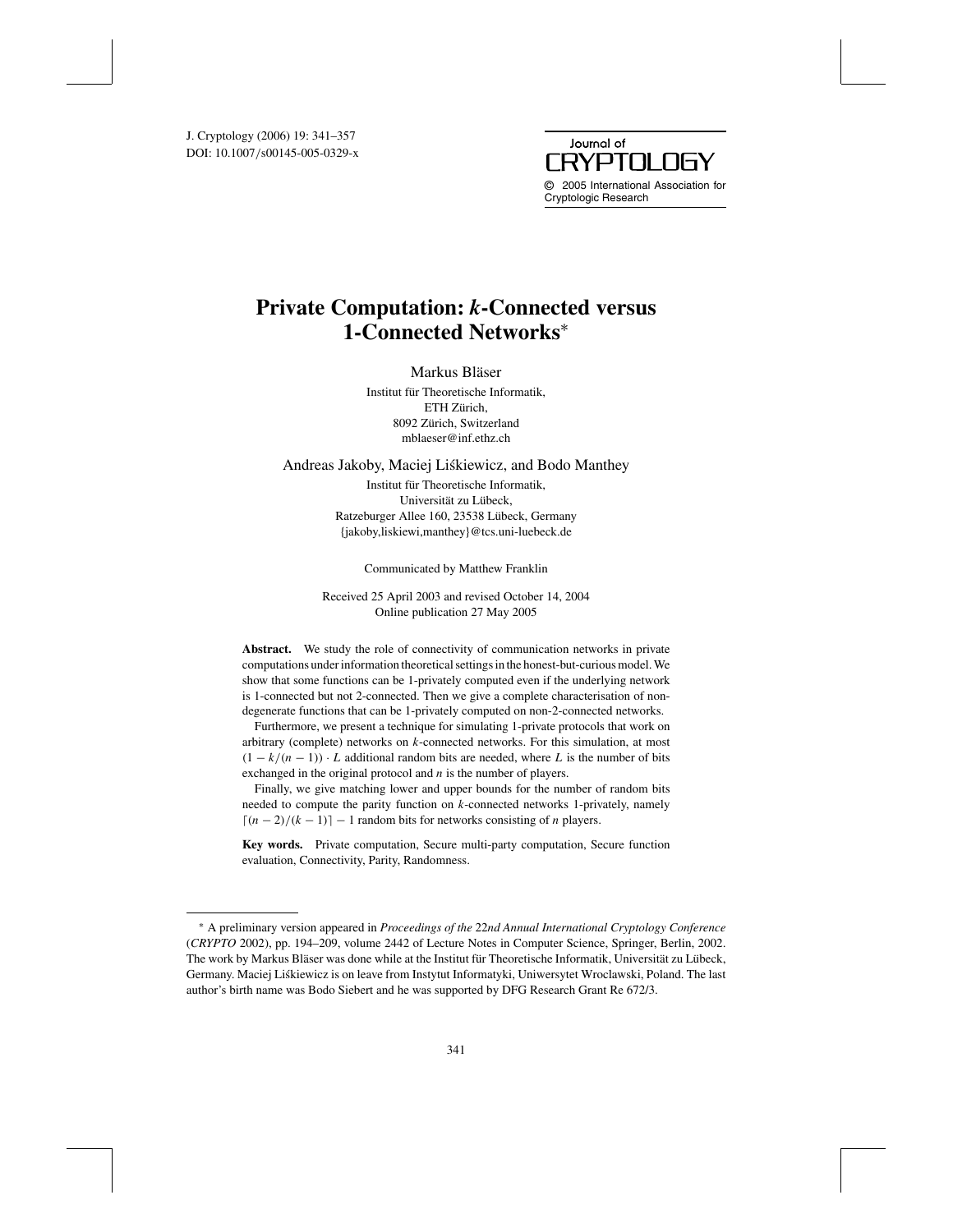# **1. Introduction**

Consider a set of players, each knowing an individual secret. The goal is to compute a function depending on these secrets such that after the computation none of the players knows anything about the secrets of the other players that cannot be derived from the function value and its own secret. An example for such a computation is the "secret ballot problem": The members of a committee wish to decide whether the majority votes for yes or no. However, after the vote nobody should know anything about the opinions of the other committee members, not even about the exact number of votes for yes and no, except for whether the majority has voted for yes or no. To come to a decision, any two members can talk to each other in private. If however the members are distributed in a network, then only those members that are connected by a link can talk to each other. In this work we investigate the influence of the underlying network on the ability to perform private computations.

Let *f* be an *n*-ary Boolean function and let  $x_1, \ldots, x_n$  be bits distributed among *n* players. A protocol for computing  $f(x_1, \ldots, x_n)$  is called *t*-private if after executing the protocol all players know  $f(x_1, \ldots, x_n)$ , but no group of at most *t* players learns anything about the bits of the other players except for what they can deduce from the function value and their own bits.

Depending on the computational power of the players we distinguish between cryptographically secure privacy and information theoretically secure privacy. In the first case we assume that no player is able to gain any information about the input bits of the other players within polynomial time [28], [29]. In the second case we do not restrict the computational power of the players. This notion of privacy (sometimes called unconditional privacy) has been introduced by Ben-Or et al. [3] and Chaum et al. [8]. Private computation has been examined with two different types of players. Malicious players (also called Byzantine players) may arbitrarily deviate from the protocol in order to jam the correctness or the privacy constraint [19], [28], [29]. Honest-but-curious players follow the protocol precisely but are allowed to "gossip" afterwards [19], [23].

We are concerned with 1-privacy in the information theoretically secure setting with honest-but-curious players.

# 1.1. *Previous Results*

Private computation has been the subject of a considerable amount of research. In the information theoretically secure model, all *n*-ary Boolean functions can *t*-privately be computed if  $t < n/2$  in the case of honest-but-curious players and if  $t < n/3$  in the case of malicious players [3], [8]. In the cryptographically secure model, this holds for  $t \leq n$  in the case of honest-but-curious players and  $t < n/2$  in the case of malicious players [19], [28] (assuming that trapdoor functions exist). Canetti and Ostrovsky [7] proved that in the cryptographically secure setting, it can be tolerated that all parties deviate from the protocol under the restriction that most parties do not risk being detected by other parties. (Malicious players do not care about being detected.)

Traditionally, one investigates the number of rounds and random bits as complexity measures for private protocols. According to Canetti et al. [6], the quantification of the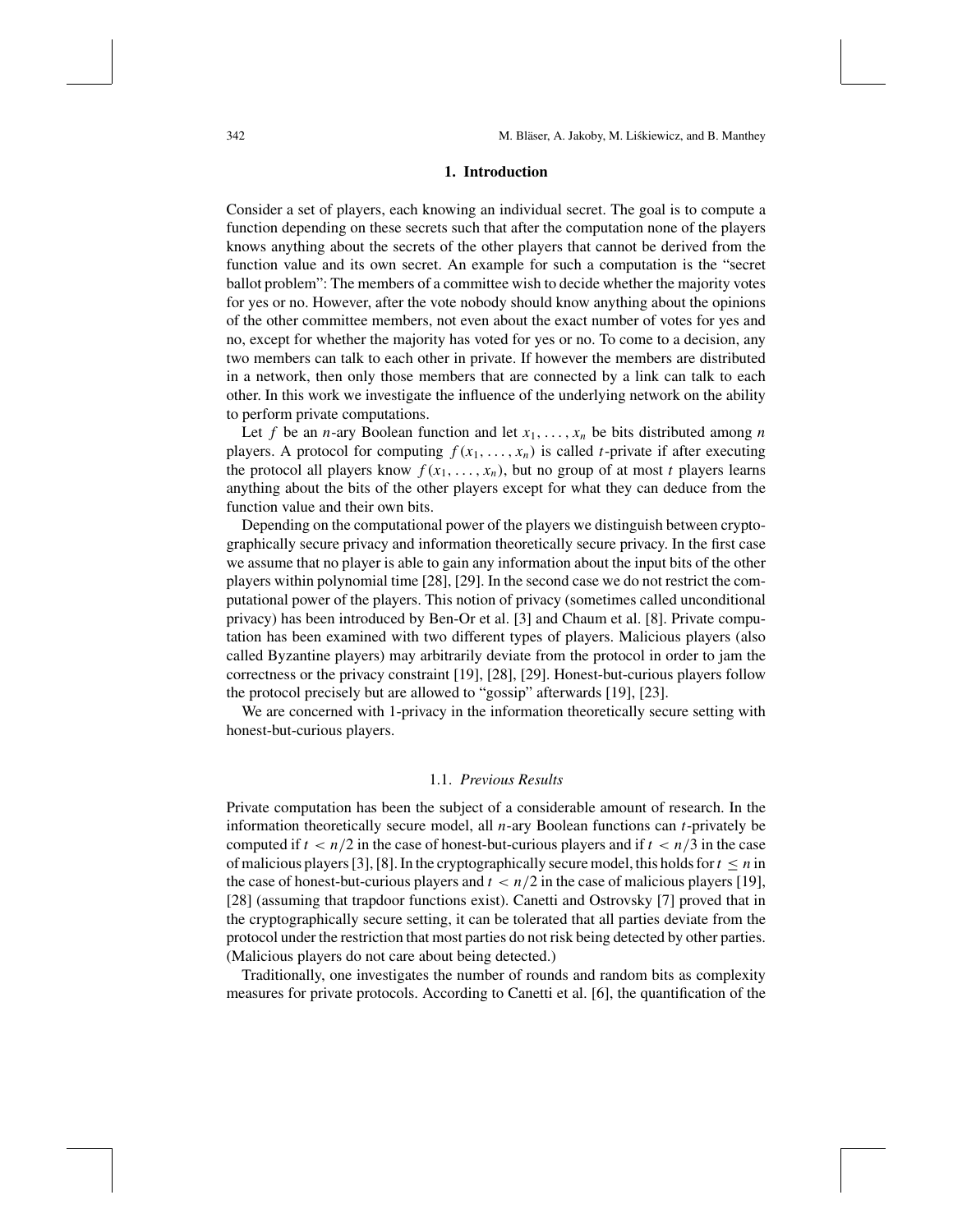amount of randomness needed in cryptographically secure privacy is not meaningful, since it can be reduced using pseudorandom generators [4], [21].

The following papers deal with information theoretical private computation with honest-but-curious players: Chor and Kushilevitz [12] have studied the number of rounds necessary for privately computing the sum modulo an integer. This function has also been investigated by Blundo et al. [5] and Chor et al. [10]. The number of random bits needed for privately computing the parity function has been examined by Kushilevitz and Mansour [25] and Kushilevitz and Rosén [27]. Gál and Rosén [16] have shown that the parity function cannot be computed by any private protocol in  $o(\log n / \log d)$  rounds using *d* random bits. They have also given an almost tight randomness-round tradeoff for private computations of arbitrary Boolean functions depending on their sensitivity. Bounds on the maximum number of rounds needed for privately computing a function have also been given by Bar-Ilan and Beaver [2] and by Kushilevitz [24]. Gál and Rosén [17] have proved an upper and lower bound for the number of random bits needed for *t*-privately computing parity.

The number of random bits necessary for privately computing a Boolean function is closely related to its circuit size. Kushilevitz et al. [26] have shown that every function can be computed with linear circuit size if and only if it can be privately computed with a constant number of random bits.

Chor and Kushilevitz [11] have characterised the class of Boolean functions that can be *t*-privately computed for some  $t \ge n/2$ . Any such function can already be *n*-privately computed.

Chor et al. [9], [10] have extended the field of private computation to functions defined over finite domains. Kilian et al. [22], [23] have introduced a notion of reduction and completeness in private computation.

All the papers mentioned above do not restrict the communication capabilities of the players. In other words, they use complete graphs as underlying communication networks. However, most realistic parallel architectures have a restricted connectivity and nodes of bounded degree. Franklin and Yung [15] have been the first who studied the role of connectivity in private computations. They have presented a protocol for *k*-connected bus networks that simulates communication steps of a private protocol that was originally written for a complete graph. To simulate a single communication step, their protocol uses  $O(n)$  additional random bits. Franklin and Wright [14] have examined which functions are still privately computable, if the players are malicious and the network connectivity is low.

#### 1.2. *Our Results*

As mentioned above, we are concerned with 1-privacy in the information theoretically secure setting with honest-but-curious players. In the following we use the term "private" for "1-private".

In this paper we investigate the number of random bits needed to compute functions by private protocols on *k*-connected networks. We present a simulation of private protocols designed for arbitrary networks on arbitrary *k*-connected networks (for  $k \ge 2$ ) in Section 3. For this simulation, only  $(1 - k/(n - 1)) \cdot \min\{L, (k - 2)/(k - 1) \cdot (n^2 - 1)\}$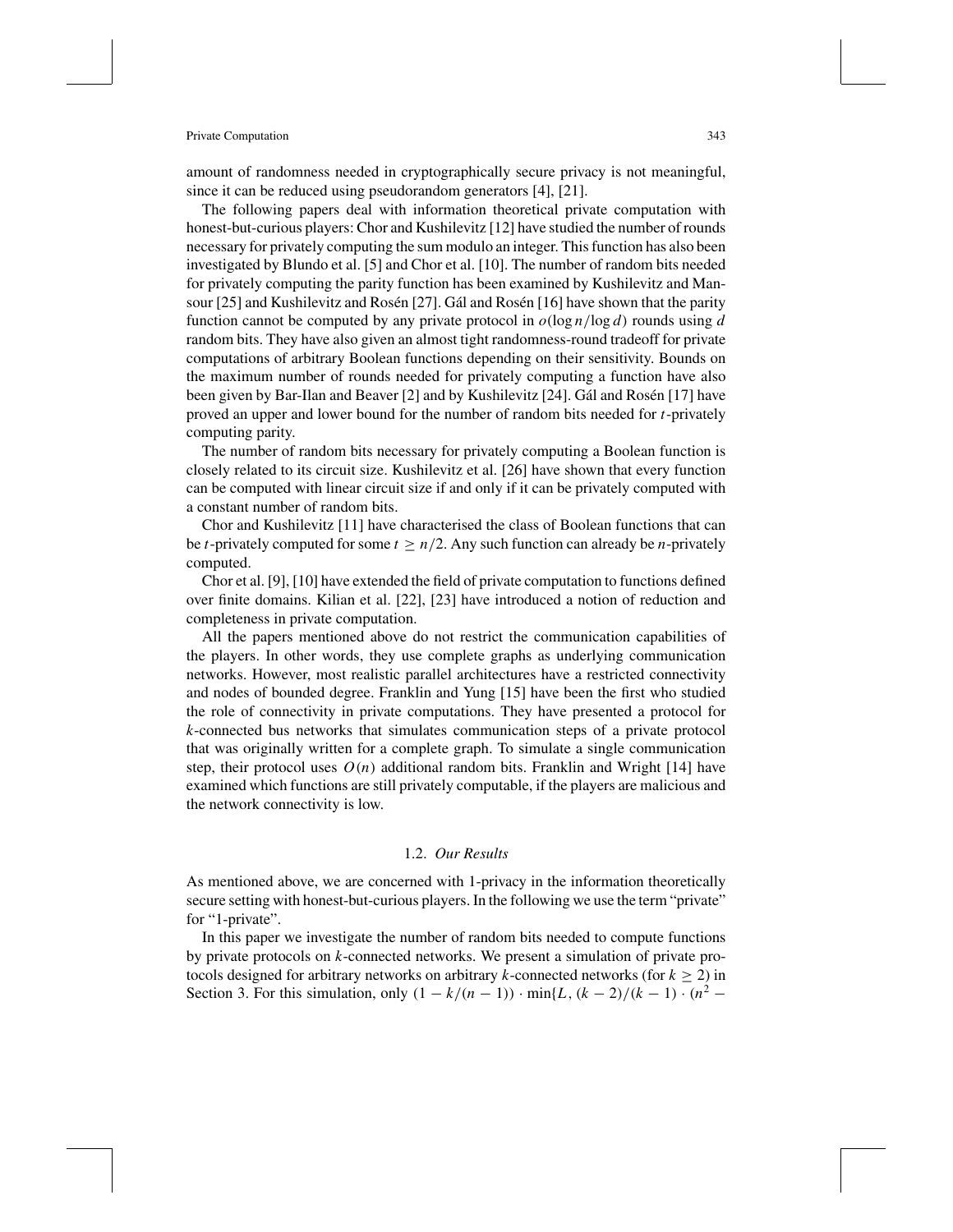$n$ ) + *L*/( $k$  − 1)} additional random bits are needed, where *L* is the total number of bits sent in the original protocol.

In Section 4 we study the parity function to a greater extent. For every *k*-connected graph with  $k \geq 2$ , we design a private protocol for computing the parity function that uses only  $\lceil (n-2)/(k-1) \rceil - 1$  random bits. This considerably reduces the number of random bits compared with the general simulation technique of Section 3 for the specific case of the parity function. This result is tight: There are *k*-connected graphs on which every private protocol needs that many random bits to compute the parity function.

All of the above results hold for  $k \ge 2$ . In Section 5 we investigate graphs that are not 2-connected. Our first insight is the following: The parity function over *n* > 2 bits cannot be computed by a private protocol on any network that is not 2-connected. This can be generalised to a large class of non-degenerate functions. An *n*-ary Boolean function is called *non-degenerate* if it depends on all of its *n* input bits. It turns out that there are functions that can be privately computed, even if the underlying network is not 2 connected. An example is the following non-degenerate function  $f : \{0, 1\}^{2n+1} \rightarrow \{0, 1\}$ (for  $n > 2$ ):

$$
f(x, y, z) = \left(x \wedge \bigwedge_{i=1}^{n} y_i\right) \vee \left(\overline{x} \wedge \bigwedge_{i=1}^{n} z_i\right).
$$

Here, *x* is a single bit and both *y* and *z* are bit strings of length *n*. We construct a communication network *G* for *f* as follows: Let  $G_y$  and  $G_z$  be complete networks with *n* players each. Then connect another player  $P_x$  with all players in both  $G_y$  and  $G_z$ . The network obtained is not 2-connected. Using a slight modification of the protocol presented by Kushilevitz et al. [26], one can privately compute the subfunctions

$$
f_y(x, y) = x \land \bigwedge_{i=1}^n y_i \quad \text{and}
$$

$$
f_z(x, z) = \overline{x} \land \bigwedge_{i=1}^n z_i
$$

on the networks  $G_y$  with  $P_x$  and  $G_z$  with  $P_x$ , respectively. Overall, the protocol is private as will be shown in Section 5.

We fully characterise the class of non-degenerate functions that can be privately computed on non-2-connected networks. It turns out that the above example is fairly representative: Each such function has this  $if$ -then-else structure. The corresponding non-2-connected network consists of two 2-connected components of appropriate sizes.

## **2. Preliminaries**

For  $n \in \mathbb{N}$  let  $[n] = \{1, \ldots, n\}$ . A graph *G* is called *k*-connected if, after deleting an arbitrary subset of at most  $k - 1$  nodes, the resulting node-induced graph remains connected. Equivalently, for any two nodes  $u$  and  $v$  of  $G$ , there are at least  $k$  pairwise node-disjoint paths between *u* and v. A *block* of *G* is a maximum node-induced subgraph of *G* that is 2-connected.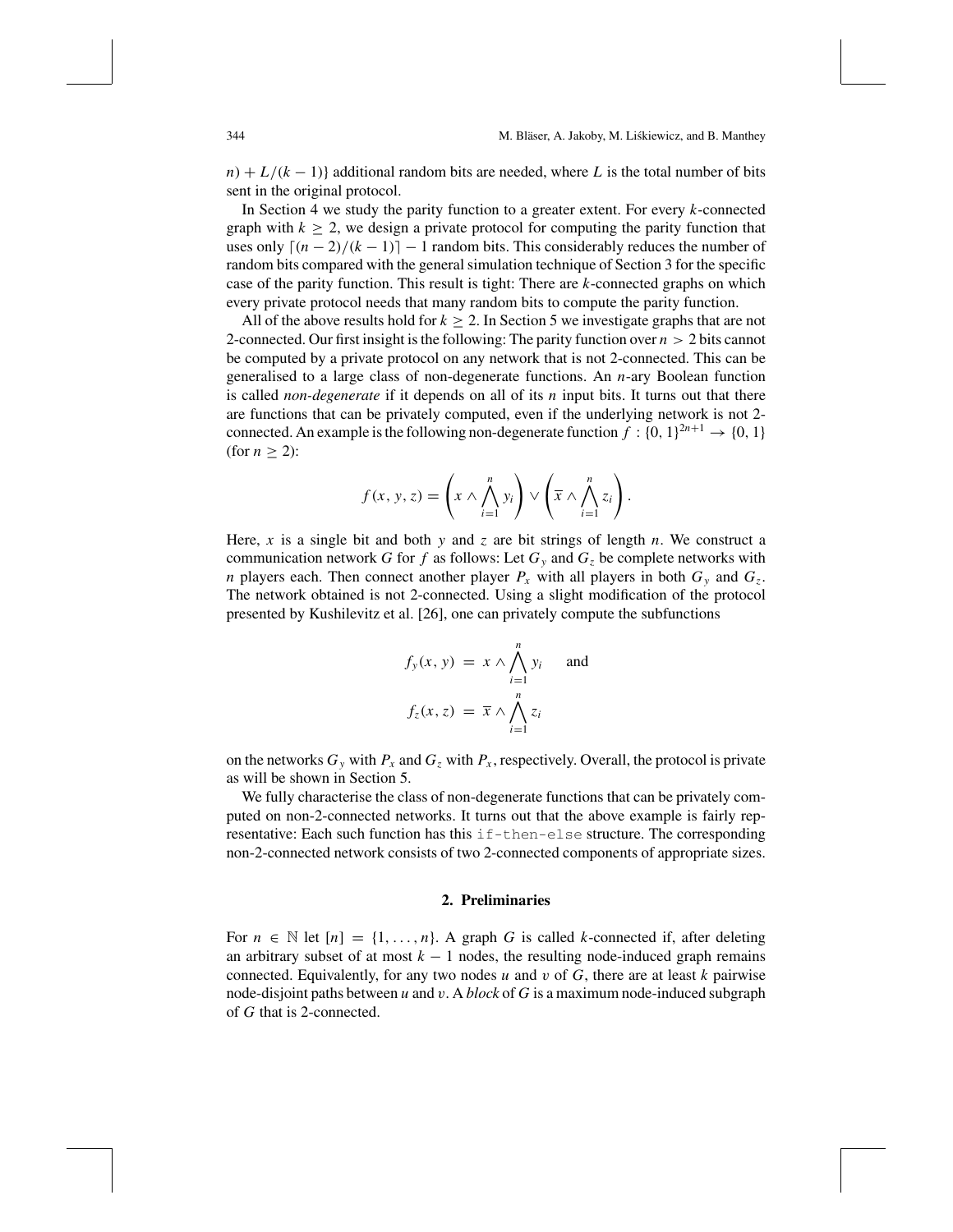We consider the computation of Boolean functions  $f : \{0, 1\}^n \to \{0, 1\}$  on a network of *n* players. In the beginning each player knows a single bit of the input *x*. The players can send messages to other players using secure links where the link topology is given by an undirected graph  $G = (V, E)$ . When the computation stops, all players know the value  $f(x)$ . The goal is to compute  $f(x)$  such that no player learns anything about the other input bits in an information theoretical sense, i.e. with unbounded computational power, except for the information he can deduce from his own bit and the result. Such a protocol is called private. (Recall that private in this paper means 1-private and that we are considering honest players.)

**Definition 2.1.** Let  $C_i$  be a random variable of the communication string seen by player *Pi* and let *Ri* be his random string. A protocol A for computing a function *f* is *private with respect to player P<sub>i</sub>* if for every pair of input vectors *x* and *y* with  $f(x) = f(y)$ and  $x_i = y_i$ , the following conditions hold:

- 1. for all *r*,  $Pr(R_i = r | x) = Pr(R_i = r | y)$ , and
- 2. for all *r* with  $Pr(R_i = r | x) > 0$  and for all *c*,

$$
Pr(C_i = c \mid R_i = r, x) = Pr(C_i = c \mid R_i = r, y).
$$

(The probabilities are taken over the random strings of all other players.) A protocol  $\mathcal A$ is *private* if it is private with respect to all players.

If the number of random bits each player uses is independent of the input, we can omit the first condition since in this case all these probabilities are equal. However, if the number of random bits a player uses depends on the input of the other players and on their random bits, this player might be able to learn something from his random string if  $Pr(R_i = r | x) \neq Pr(R_i = r | y)$ .

In all the protocols presented here it is known in advance how many random bits a player uses. The lower bound for the number of random bits needed for computing parity however holds also for the more general case when this is not known in advance.

We call a protocol *oblivious*if the communication takes place in rounds, each message consists of a single bit, and the number of bits (which is then either zero or one) that *Pi* sends to  $P_i$  in round *t* depends only on  $i$ ,  $j$ , and  $t$ , but not on the input and the random strings. For an oblivious protocol  $A$  let  $L(P_i, P_j, A)$  be the total number of bits sent from  $P_i$  to  $P_j$  in  $A$  and

$$
L(\mathcal{A}) = \sum_{i \in [n]} \sum_{j \in [n] \setminus \{i\}} L(P_i, P_j, \mathcal{A}).
$$

We distribute the input bits among the nodes of the graph. For convenience, we call the node that gets bit  $x_i$  player  $P_i$ . The players  $P_i$  and  $P_j$  can communicate directly with each other if and only if they are connected by an edge in the graph.

# **3. Private Computation on** *k***-Connected Networks**

Most known private protocols are written for specific networks. A simulation of such a private protocol on a different network can be done in such a way that each player of the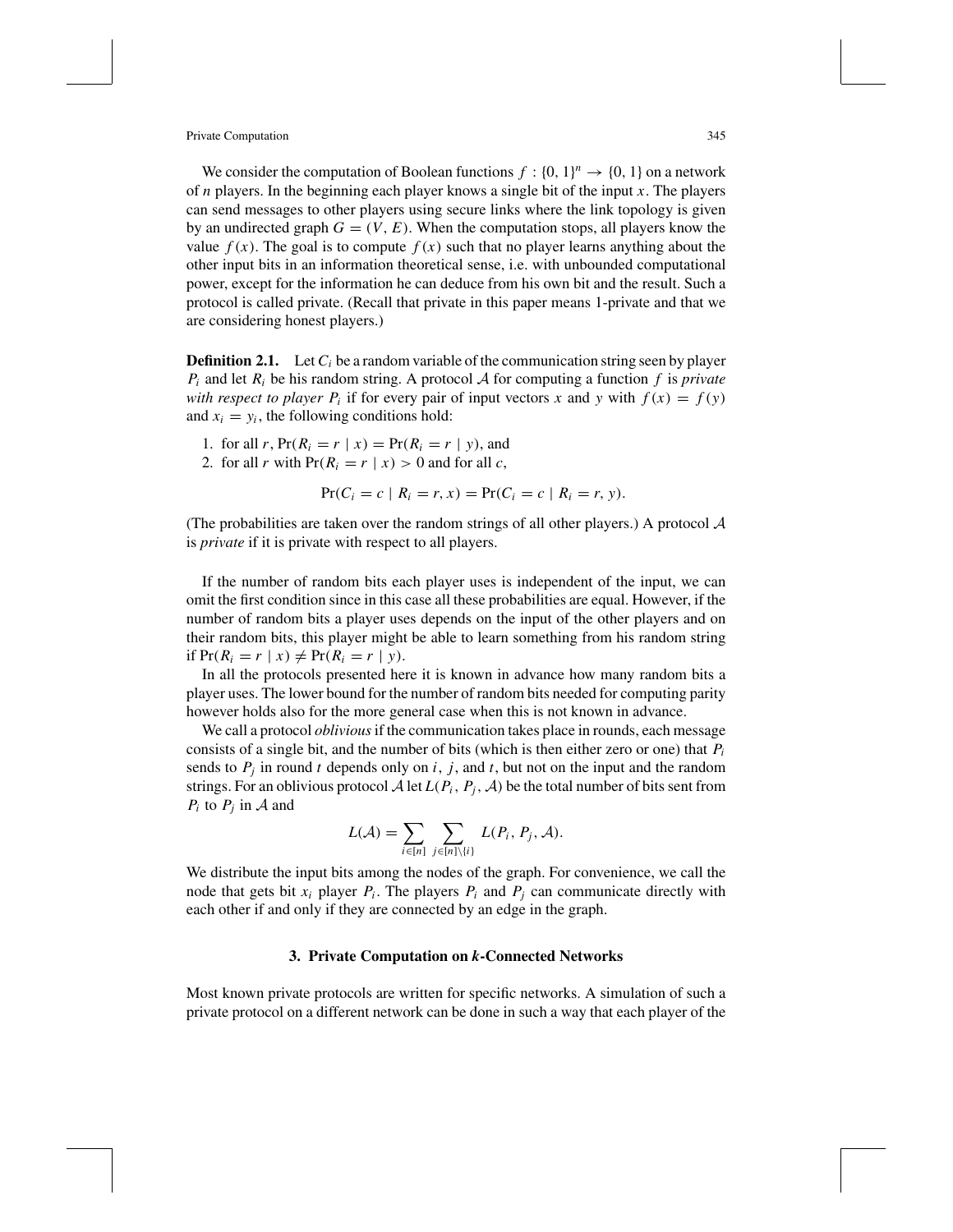new network simulates a player of the original network step-by-step. Hence, we have to find a way to realise the communication steps between all players that are not directly connected. Franklin and Yung [15] have presented a strategy to simulate a transmission of one single bit on a hypergraph by using  $O(n)$  additional random bits. Thus, the whole simulation presented by them requires  $O(m+nL(\mathcal{A}))$  random bits where *m* is the number of random bits used by the original protocol. If we consider 2-connected graphs we can simulate each communication step between two players  $P_i$  and  $P_j$  by one additional random bit *r* as follows: Assume  $P_i$  has to send bit *b* to  $P_j$ . Then  $P_i$  chooses two disjoint paths to  $P_i$  and sends  $r$  to  $P_j$  along the first path and  $r \oplus b$ , the parity of  $r$  and  $b$ , along the second path. In this way,  $m + L(\mathcal{A})$  random bits are sufficient. To reduce the number of random bits even further, we consider the following optimisation problem.

**Definition 3.1** (Max-Neighbour-Embedding). Let  $G = (V, E)$  be a complete graph with edge weights  $\sigma : E \to \mathbb{N}$  and let  $G' = (V', E')$  be a graph with  $|V| = |V'|$ . Let  $\pi : V \to V'$  be a bijective mapping. Then the performance of  $\pi$  is defined as

$$
\rho(\pi) = \sum_{\{\pi(u), \pi(v)\} \in E'} \sigma(\{u, v\}).
$$

The aim is to find a bijection  $\pi : V \to V'$  that maximises  $\rho(\pi)$  over all bijections.

By reduction from 3-Dimensional-Matching [18, SP1], it can be shown that the decision problem corresponding to Max-Neighbour-Embedding is  $N\mathcal{P}$ -hard, even if  $\sigma$ is {0, 1}-valued, the graph consisting of the weight one edges of *G* has maximum degree four, and *G'* has maximum degree four. In the following lemma we estimate the performance for the case that  $G'$  is  $k$ -connected.

**Lemma 3.2.** *Let*  $G = (V, E)$  *be a graph with n* nodes and edge weights σ. Let  $G' = (V', E')$  *be a k-connected graph with n nodes. Then we have* 

$$
\max_{\pi: V \to V', \pi \text{ is bijective}} \rho(\pi) \geq \frac{k}{n-1} \cdot \sum_{e \in E} \sigma(e).
$$

**Proof.** The graph *G'* is *k*-connected. Thus, every node in *V'* has degree at least *k*. Let  $\Pi$  be a random bijection from *V* to *V'*. Since every node in *V'* has degree at least  $k$ , the probability that two arbitrary nodes  $u$  and  $v$  are neighbours under  $\Pi$ , i.e.  ${\Pi(u), \Pi(v)} \in E'$ , is at least  $k/(n-1)$ . Thus, the edge  $e = {u, v} \in E$  yields weight  $\sigma$ (*e*) with probability at least  $k/(n-1)$  and its expected weight is at least  $k/(n-1) \cdot \sigma(e)$ . Hence, the expected performance  $\rho(\Pi)$  fulfils

$$
E(\rho(\Pi)) \ge \sum_{e \in E} \frac{k}{n-1} \cdot \sigma(e) = \frac{k}{n-1} \cdot \sum_{e \in E} \sigma(e).
$$

Thus, there exists a bijection with performance at least  $k/(n-1) \cdot \sum_{e \in E} \sigma(e)$ . 囗

A bijection that fulfils the requirements of the above lemma can be computed in polynomial time using the method of conditional expectation (see, e.g. [1]).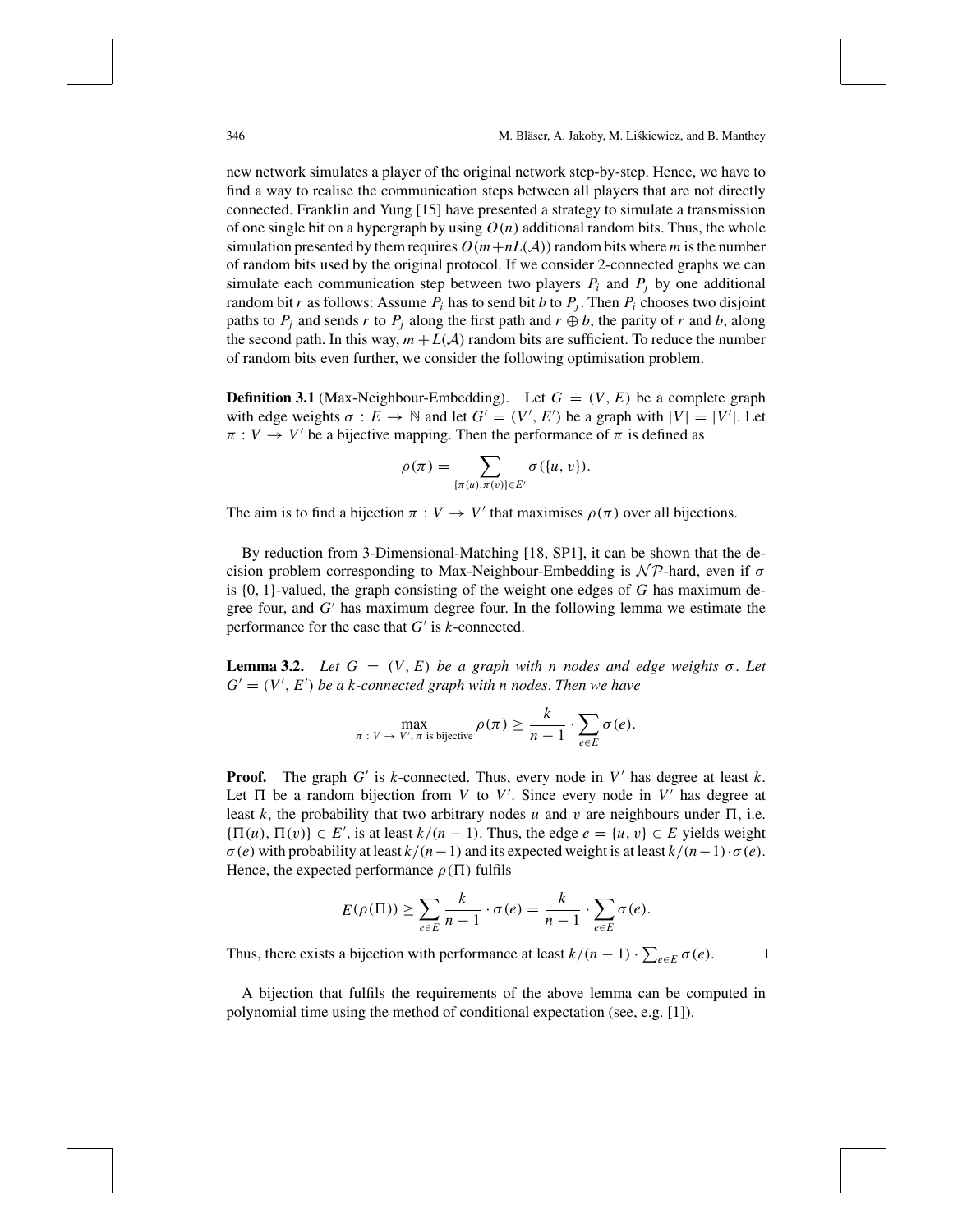In the simulation described below, the graph *G* is the network for which a given protocol was designed. The edge weights are the number of bits exchanged over each edge (with weight zero if there is no edge in the original network). The graph  $G'$  is the *k*-connected network on which we want to simulate the protocol.

The main idea is that for all nodes  $P_i$  and  $P_j$  in a *k*-connected graph, we have *k* nodedisjoint paths connecting these two nodes. Thus, we can simulate  $k - 1$  bits sent from  $P_i$  to  $P_j$  as follows: First,  $P_i$  sends a random bit to  $P_j$  on one path. Then he uses this random bit to encode  $k - 1$  bits sent along the other  $k - 1$  paths.

**Theorem 3.3.** *Every oblivious private protocol* A *using m random bits can be simulated with m* + (1 − *k*/(*n* − 1)) · min{*L*(*A*), (*k* − 2)/(*k* − 1) · (*n*<sup>2</sup> − *n*) + *L*(*A*)/(*k* − 1)} *random bits on every k-connected graph*.

**Proof.** Let  $G = (V, E)$  be the network used in protocol A and let  $G' = (V', E')$ be the  $k$ -connected network. To simulate  $A$  we first choose a bijection between the players in *G* and the players in *G'*. For every edge  $\{P_i, P_j\} \in E$  let  $\sigma(\{P_i, P_j\}) =$  $L(P_i, P_i, A) + L(P_i, P_i, A)$ . In Lemma 3.2 we have seen that there exists a bijection  $\pi : V \to V'$  with performance  $\rho(\pi) \ge (k/(n-1))L(\mathcal{A})$ . Using this bijection, at least  $k/(n-1) \cdot L(\mathcal{A})$  bits of the total communication in A are sent between players that are also neighbours in *G* . Thus, this part of the communication can be simulated directly without additional random bits.

For the remaining  $(1 - k/(n - 1)) \cdot L(\mathcal{A})$  bits we proceed as follows: Let  $P_i$  and  $P_j$ be two players that are not directly connected in  $G'$ . Then  $P_i$  partitions the bits he will send to  $P_j$  into blocks  $B_1, \ldots, B_{[L(P_i, P_i, A)/(k-1)]}$  of size at most  $k-1$ . Furthermore,  $P_i$ chooses *k* node-disjoint paths from  $P_i$  to  $P_j$ .  $P_i$  uses a separate random bit  $r_\ell$  for each block  $B_\ell$ . He sends  $r_\ell$  along the first path and  $b \oplus r_\ell$  for each  $b \in B_\ell$  along the remaining paths, each bit on a separate path.

 $\sum_{i \in [n], j \in [n] \setminus \{i\}} [L(P_i, P_j, \mathcal{A})/(k-1)] \le (k-2)/(k-1) \cdot (n^2 - n) + L(\mathcal{A})/(k-1)$ holds, since we round at most  $n^2 - n$  fractions with denominator  $k - 1$ . (This is a worstcase estimate. Given a concrete protocol, additional knowledge about the distribution of the bits on the links may be used to get a better bound.) However, we never need more than  $(1 - k/(n - 1)) \cdot L(\mathcal{A})$  bits altogether. Both observations together imply the bound proposed.  $\Box$ 

#### **4. Computing Parity on** *k***-Connected Networks**

It is well known that the parity function of *n* bits can be privately computed on a Hamiltonian cycle by using only one random bit. On the other hand, using our simulation presented in Section 3 we get an upper bound of *n* − 1 random bits for arbitrary 2 connected networks. The aim of this section is to close this gap. We present a private protocol for parity that uses  $[(n-2)/(k-1)] - 1$  random bits and show that there are *k*-connected networks on which parity cannot be computed with less than  $\frac{(n-2)}{(k-1)}$  $1)$ ] − 1 random bits.

Note that in the proof of the following lemma, we make no assumptions about how many random bits any player uses or that the number of random bits is known in advance.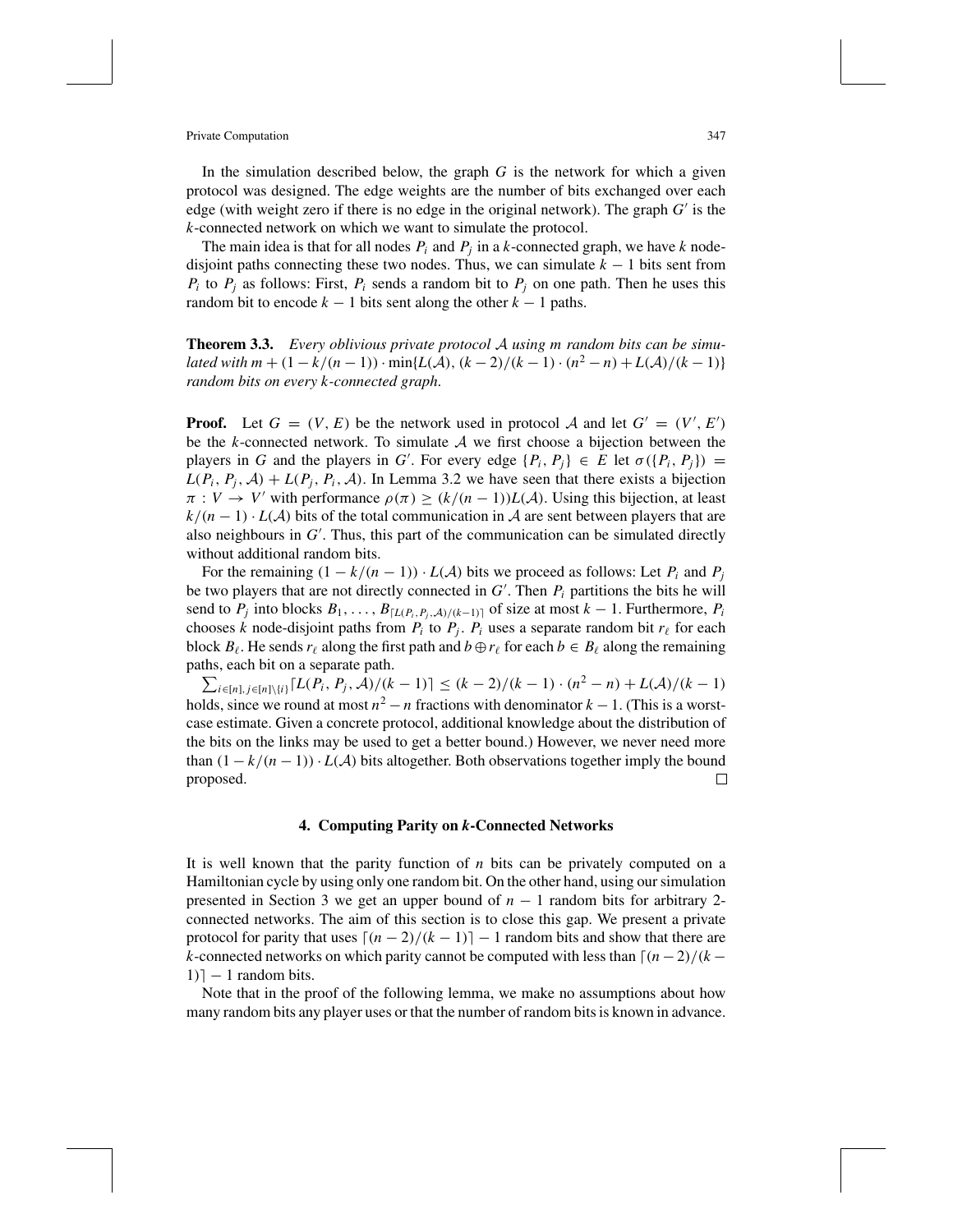Thus, the lower bound holds also for the more general case where the number of random bits each player uses can depend on the input and the other player's random tapes.

**Lemma 4.1.** *There exist k-connected networks with*  $n \geq 2k$  *players on which the parity function cannot be computed by a private protocol with less than*  $\lceil (n-2)/(k-1) \rceil - 1$ *random bits*.

**Proof.** We consider the bipartite graph  $K_{k,n-k}$ , which is *k*-connected, and show that every private protocol that computes the parity function on this network needs at least  $[(n-2)/(k-1)] - 1$  random bits. Let  $\{P_1, P_2, \ldots, P_k\}$  and  $\{P_{k+1}, P_{k+2}, \ldots, P_n\}$  be the two sets of nodes of  $K_{k,n-k}$ . For every  $i = 1, \ldots, k$  and  $j = k+1, \ldots, n$  we have an edge  $\{P_i, P_j\}$  in  $K_{k,n-k}$ . Now assume to the contrary that there exists a private protocol A on  $K_{k,n-k}$  using less than  $\lceil (n-2)/(k-1) \rceil - 1$  random bits.

Let  $r = \langle r_1, \ldots, r_n \rangle$  be the contents  $r_1, \ldots, r_n$  of all random tapes. For a string  $x \in \{0, 1\}^n$  and  $i \in [n]$ , let  $C_i(x, r)$  be a full description of the communication received by  $P_i$  during the execution of  $\mathcal A$  with random bits  $r$  on input  $x$ . Moreover, let

$$
\mathcal{C}(x) = \{ \langle c_1, c_2, \dots, c_k \rangle \mid \exists r \,\forall i \in [k] : c_i = \mathcal{C}_i(x, r) \} \text{ and}
$$
  

$$
\mathcal{C}_i(x) = \{ c \mid \exists r : c = \mathcal{C}_i(x, r) \}.
$$

We consider computations of  $A$  on inputs

$$
X = \left\{ x \mid x_1 = x_2 = \cdots = x_k = 0 \text{ and } \bigoplus_{i=1}^n x_i = 0 \right\}.
$$

For every  $x \in X$  and every communication  $c_1$  we define

$$
\mathcal{C}(c_1,x) = \{ \langle c_2,\ldots,c_k \rangle \mid \langle c_1,c_2,\ldots,c_k \rangle \in \mathcal{C}(x) \}.
$$

**Claim 4.2.**  $\exists c_1 \forall x \in X : C(c_1, x) \neq \emptyset$ .

**Proof.** Let  $x \in X$ . Because x is a valid input for the protocol A, there exists at least one tuple  $\langle c_1, \ldots, c_k \rangle$  in  $\mathcal{C}(x)$ . Hence, there exists at least one  $c_1$  with  $\mathcal{C}(c_1, x) \neq \emptyset$ . If for some  $y \in X$  the set  $\mathcal{C}(c_1, y)$  is empty, then this violates the privacy constraint. 口

We also need the following claim, which follows from work by Kushilevitz and Rosén [27]. For the sake of completeness we give a proof though.

**Claim 4.3.** *Let d be the maximum number of random bits used. Then for all i*  $\in$  [ $k$ ], *we have*  $|\bigcup_{x \in X} C_i(x)| \leq 2^d$ .

**Proof.** We start by considering any fixed  $x \in X$  and show that  $|\mathcal{C}_i(x)| \leq 2^d$ . We view the execution of A such that in each round first  $P_1$ , then  $P_2, \ldots$ , and finally  $P_n$  performs his computation. This can be done, since these computations do not depend on each other. Viewing the computation this way, only one random bit is read at any time. The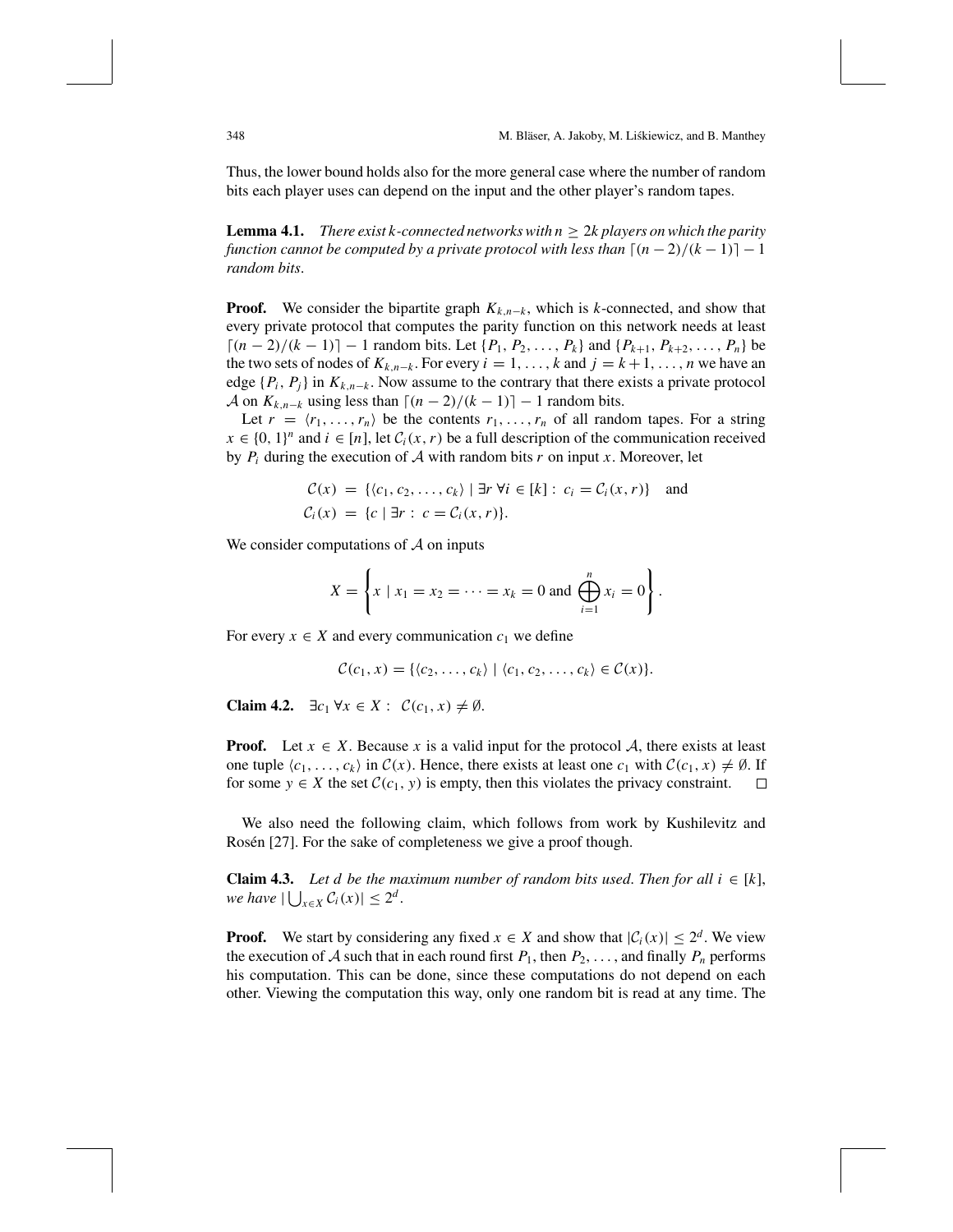claim follows from the following observations: Any random bit has two outcomes, the player who reads the next random bit is determined by the previous random bits and *x*, and the players read at most *d* random bits.

Finally, we have  $C_i(x) = C_i(y)$  for all  $x, y \in X$ , since  $P_i$  must not be able to distinguish *x* and *y*.  $\Box$ 

Since the number of random bits used by the protocol is less than  $(n - k - 1)/(k - 1)$ , we have  $|\bigcup_{x \in X} C_i(x)| < 2^{(n-k-1)/(k-1)}$ . Hence, we have

$$
\left|\bigcup_{x\in X} C(c_1,x)\right| \leq \prod_{j=2}^k \left|\bigcup_{x\in X} C_j(x)\right| < 2^{n-k-1}.
$$

Since  $|X| = 2^{n-k-1}$  and by Claim 4.2, we get

$$
\exists c_1, c_2, \ldots, c_k \exists x, y \in X: x \neq y \text{ and } \langle c_2, \ldots, c_k \rangle \in \mathcal{C}(c_1, x) \cap \mathcal{C}(c_1, y).
$$

This means that there are two different strings  $x, y \in X$  such that on either string the players  $P_1, \ldots, P_k$  receive  $c_1, \ldots, c_k$ , respectively. Let *i*, with  $k + 1 \le i \le n$ , be a position where  $x_i \neq y_i$ . Let  $r = \langle r_1, \ldots, r_n \rangle$  and  $r' = \langle r'_1, \ldots, r'_n \rangle$  be the contents of the random tapes such that  $c_i = C_i(x, r) = C_i(y, r')$  for all  $1 \le i \le k$ .

During a computation of protocol A on input  $x_1 \cdots x_{i-1} y_i x_{i+1} \cdots x_n$  with random strings  $\langle r_1, \ldots, r_{i-1}, r'_i, r_{i+1}, \ldots, r_n \rangle$  the players  $P_1, P_2, \ldots, P_k$  again receive the communication strings  $c_1, c_2, \ldots, c_k$ . This is because the graph is bipartite and  $P_i$  can only communicate with  $P_1, \ldots, P_k$ . Hence, for this input they compute the same result as for *x*, a contradiction.  $\Box$ 

Now we show that this bound is best possible. To obtain a private protocol that computes the parity function with  $\lceil (n-2)/(k-1) \rceil - 1$  random bits, we use the following result by Egawa et al. [13].

**Lemma 4.4** [13]. Let G be a k-connected graph,  $k \ge 2$ , with minimum degree d and *at least* 2*d vertices*. *Let V be an arbitrary set of k vertices of G*. *Then G has a cycle of length at least* 2*d that contains every vertex of V* .

**Lemma 4.5.** *Let*  $G = (V, E)$  *be a k-connected graph with*  $|V| \geq 2k$  *and*  $k \geq 2$ *. Then for every subset*  $V' \subseteq V$  *with*  $|V'| = k$ , *there exists a simple cycle of length at least*  $2k$ *containing all nodes in V* .

**Proof.** Since *G* is *k*-connected, every node has degree at least *k*. Thus, *G* contains a simple cycle of length at least  $2k$  running through all nodes in  $V'$  by Lemma 4.4.  $\Box$ 

**Lemma 4.6.** *Let*  $G = (V, E)$  *be a k-connected graph, k*  $\geq 2$ *, with*  $|V| \geq 2k$ *. Then for every subset*  $V' \subseteq V$  *with*  $|V'| = k + 1$ *, there exists a simple path containing all nodes in V* .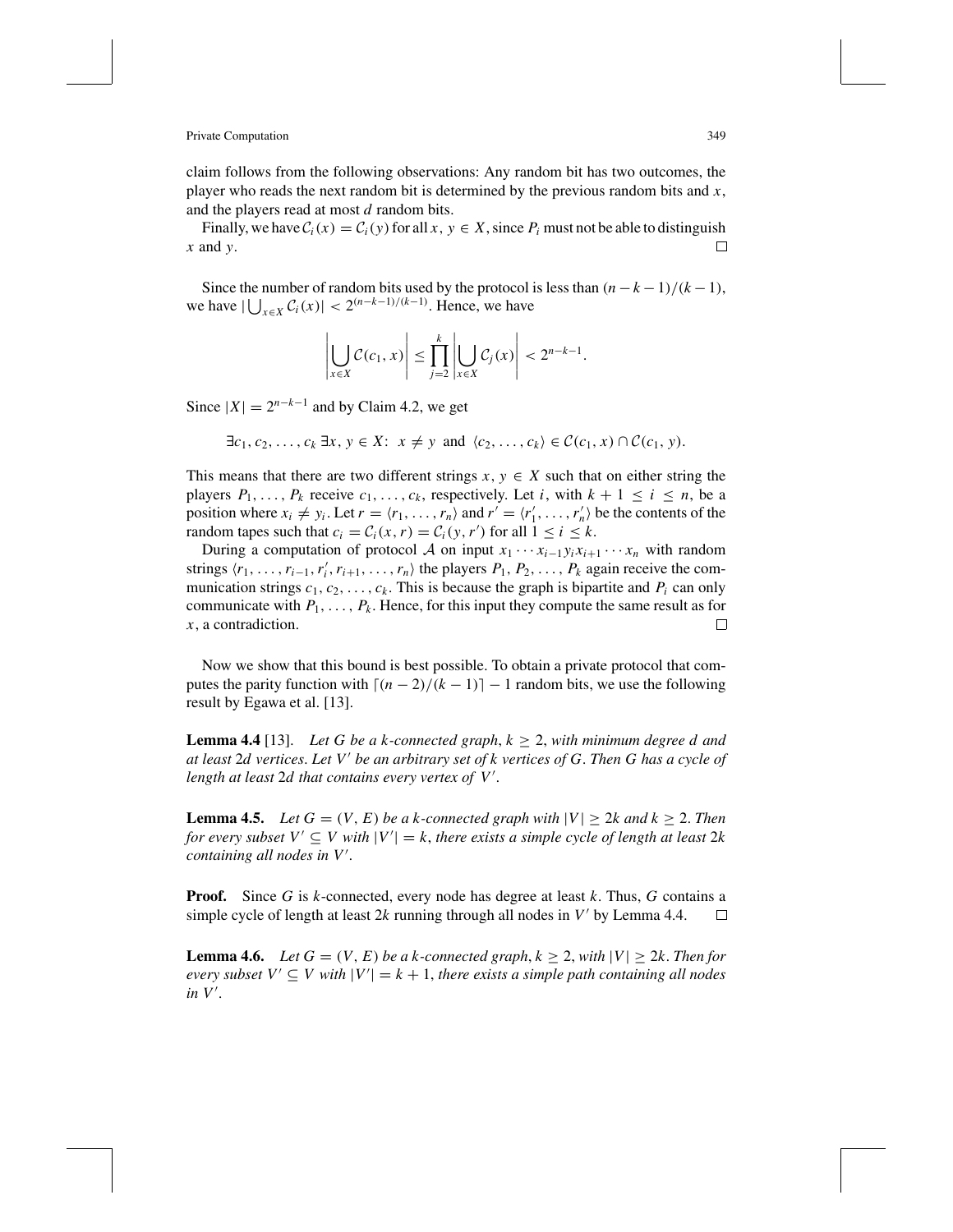**Proof.** By Lemma 4.5, *G* contains a cycle *C* running through *k* of the nodes in *V* . If the last node v of  $V'$  is also on  $C$ , we simply delete one edge of  $C$  and are done. Otherwise, since *G* is connected there is a path from v to a node *u* of *C* such that each internal node of this path is not in *C*. By deleting one edge of *C* incident with *u*, we obtain the desired path.  $\Box$ 

**Lemma 4.7.** *Let*  $G = (V, E)$  *be a k-connected graph, k*  $\geq 2$ *, with*  $|V| \geq 2k + 1$ *. Then G* has a simple path with at least  $2k + 1$  nodes.

**Proof.** By Lemma 4.5, *G* has a cycle *C* of length at least 2*k*. If this length is strictly greater than  $2k$ , we delete one of its edges and are done. Otherwise, there is a node  $v$  not in *C*. Since *G* is connected there is a path from v to a node *u* of *C* such that each internal node of this path is not in *C*. By deleting one edge of *C* incident with *u*, we obtain the desired path.  $\Box$ 

Now we present a protocol for computing parity on arbitrary *k*-connected networks *G*. We first assume that *G* has at least  $2k+1$  nodes. Basically, our protocol works as follows. Each player is either red or black. Initially, all players are red. A player is red as long as he holds some (input or random) bit that has not contributed to parity yet. Otherwise, he is black. Using Lemmas 4.5–4.7, we find paths or cycles containing a certain number of red players, who then contribute their bits. For each such path or cycle, we need one random bit.

- 1. Mark all nodes in *G* red. Set  $z_i := x_i$  for each player  $P_i$ .
- 2. Choose a path in *G* of length  $2k + 1$ . According to Lemma 4.7 such a path exists. The first player  $P_i$  in the path generates a random bit *r*. Then  $P_i$  computes  $r \oplus z_i$ , sends the result to the next player in the path, and sets  $z_i := r$ .

Each internal player  $P_i$  on the path receives a bit  $b$  from his predecessor in the path, computes  $b \oplus z_i$ , sends this bit to his successor, and changes his colour to black.

The last player  $P_\ell$  on the path receives a bit *b* from his predecessor and computes  $z_{\ell} := z_{\ell} \oplus b.$ 

After this step,  $2k - 1$  players have changed their colour.

3. We repeat the following step  $\lceil (n-3k+1)/(k-1) \rceil$  times.

Choose  $k + 1$  red nodes and a path in *G* containing all these nodes. According to Lemma 4.6 such a path exists. We can assume that the start and the end node of the path are among the  $k + 1$  given players, hence both are red. Then the first player  $P_i$  on this path generates a random bit *r*, computes  $r \oplus z_i$ , sends the result to the next player in the path, and sets  $z_i := r$ .

Each internal player of the path  $P_i$  receives a bit  $b$  from his predecessor in the path. If  $P_i$  is a black player, he sends *b* to his successor. If  $P_i$  is red, he computes  $b \oplus z_j$ , sends this bit to his successor, and changes his colour to black.

The last player  $P_\ell$  on the path receives a bit  $b$  from its predecessor and computes  $z_{\ell} := z_{\ell} \oplus b.$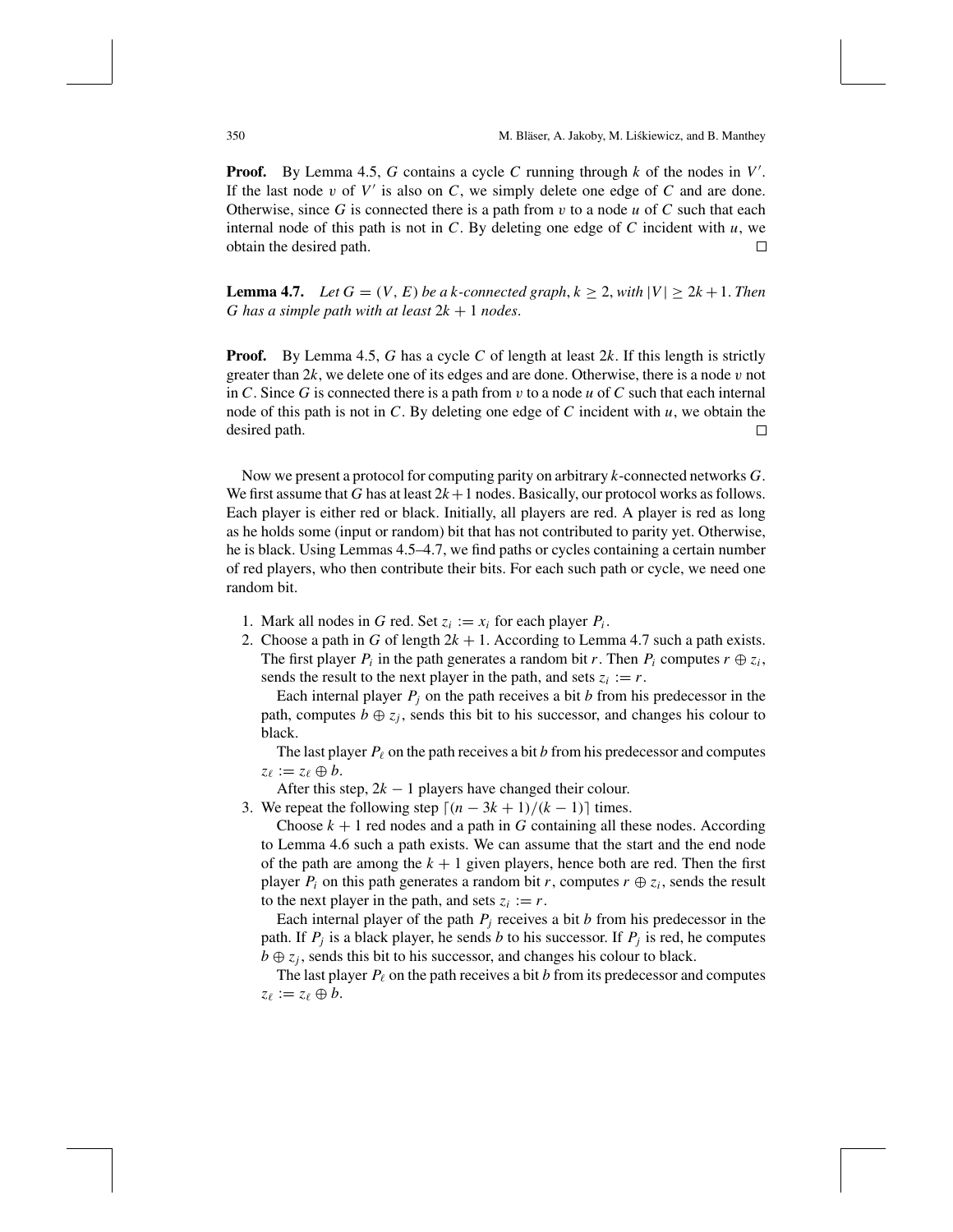After this step, at least  $k - 1$  players have changed their colour. Hence, after  $[(n-3k+1)/(k-1)]$  iterations of this step we have at least

$$
\left\lceil \frac{n-3k+1}{k-1} \right\rceil \cdot (k-1) + 2k - 1 \ge n - k
$$

black players. Thus, at most *k* are red.

4. Choose a cycle in *G* containing all red nodes. According to Lemma 4.5 such a cycle exists. Let  $P_{i_0}$  be a red player. Then  $P_{i_0}$  generates a random bit *r*, computes  $r \oplus z_{i_0}$ , and sends the result to the next player in the cycle.

Each other player  $P_i$  on the cycle receives a bit *b* from its predecessor. If  $P_i$  is black, he sends *b* to its successor. If  $P_j$  is red, he computes  $b \oplus z_j$ , sends this bit to his successor, and changes his colour to black.

If  $P_{i_0}$  receives a bit *b*, he computes  $b \oplus r$ . The result of this step is the result of the parity function.

Let us count the number of random bits used in the protocol above. In the second and in the last step we use one random bit. In the third step we need  $[(n-3k+1)/(k-1)]$ random bits. Hence, the total number of random bits is

$$
\left\lceil \frac{n-3k+1}{k-1} \right\rceil + 2 = \left\lceil \frac{n-2}{k-1} \right\rceil - 1.
$$

It remains to show that the protocol is private and computes the parity function. Correctness follows from the fact that each input bit  $x_i$  is stored by exactly one red player and each random bit is stored by either none or two players that are red after each step. By storing a bit *b* we mean that a player  $P_i$  knows a value  $z_i$  that depends on *b*. Since  $P_{i_0}$  is the last red player, he knows the result of the parity function.

Every bit received by some player in the second and third steps is masked by a separate random bit. Hence, none of these players can learn anything from these bits. The same holds for all players except for player  $P_{i_0}$  in the last step. So we have to analyse the bits sent and received by  $P_{i_0}$  more carefully. In the last step  $z_{i_0}$  is either  $x_{i_0}$ , a random bit, or the parity of a subset of input bits masked by a random bit. In neither case does  $P_{i_0}$  learn anything about the other input bits from the bit he receives and the value of  $z_{io}$  except for what can be derived from the result of the function and  $x_{i_0}$ .

**Theorem 4.8.** Let G be an arbitrary k-connected network,  $k \geq 2$ , with n nodes such *that n* ≥ 2*k*. *Then the parity of n bits can be computed by a private protocol on G using at most*  $[(n-2)/(k-1)] - 1$  *random bits. If*  $n < 2k$ , *then the parity can be computed with one random bit*.

*For all*  $k \geq 2$  *and*  $n > k$ , *there exists a* k-connected network on n nodes for which this *bound is best possible*.

**Proof.** The case  $n \geq 2k + 1$  has already been demonstrated. If  $n \leq 2k$ , then every node in *G* has degree at least *n*/2. Thus, *G* contains a Hamiltonian cycle due to Dirac's theorem, see, e.g. [20], and parity can be computed using one random bit.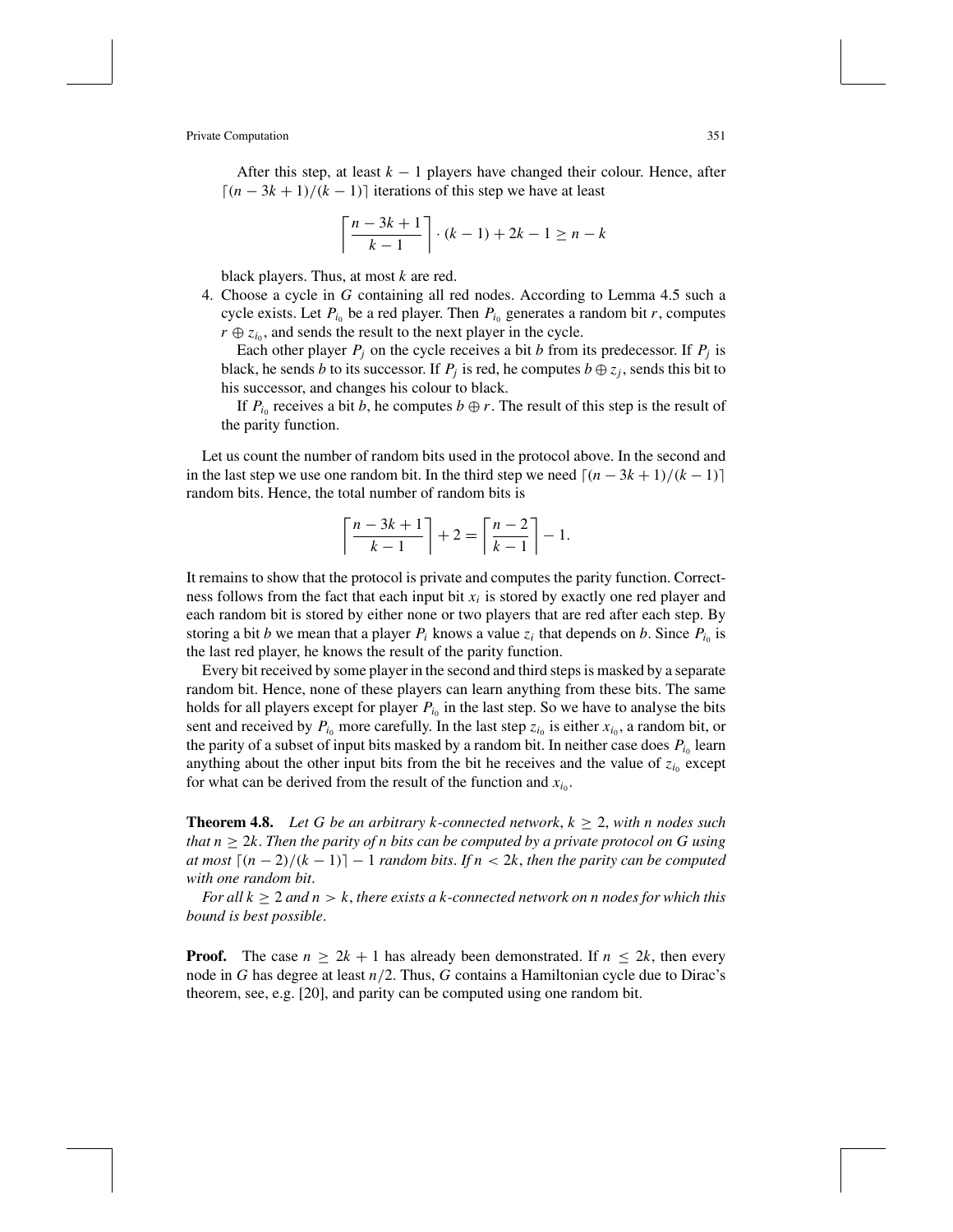The lower bound follows from Lemma 4.1 for  $n \ge 2k$ . For  $n < 2k$ , only one random bit is needed, which is optimal. □

#### **5. Private Computation on Non-2-Connected Networks**

In this section we characterise the class of non-degenerate Boolean functions that can be privately computed on networks that are 1-connected but not 2-connected.

A function  $f : \{0, 1\}^n \to \{0, 1\}$  is non-degenerate if for all  $1 \le i \le n$ , there are  $x, y \in \{0, 1\}^n$  that differ only at the *i*th position and  $f(x) \neq f(y)$ .

Let *f* be a non-degenerate *n*-ary Boolean function. We say that a variable *xi dominates f* if there is a partition *Y*, *Z* of the variables  $\{x_1, \ldots, x_n\} \setminus \{x_i\}$  with *Y*,  $Z \neq \emptyset$ , such that  $f(x_1, \ldots, x_n)$  depends only on variables in *Y* if  $x_i = 0$  and only on variables in *Z* if  $x_i =$ 1. (This partition is unique, since f is non-degenerate.) We call  $bal<sub>f</sub>(x<sub>i</sub>) = min{|Y|, |Z|}$ the *balance* of  $x_i$  in f. If f is dominated by a variable x, then we can reorder the variables of  $f$  and find  $g_0$  and  $g_1$  such that

$$
f(x, y, z) = \begin{cases} g_0(y) & \text{if } x = 0 \text{ and} \\ g_1(z) & \text{if } x = 1. \end{cases}
$$

For  $k \leq n/2$ , we denote by  $B_{n,k}$  the class of all networks with *n* nodes and with exactly two blocks such that one block consists of  $k + 1$  and the other block consists of  $n - k$ nodes. (The bridge node belongs to both components.)

**Lemma 5.1.** *Let f be a non-degenerate Boolean function*. *Then f cannot be both xand y-dominated*.

**Proof.** Let *f* depend on *x*, *y*, and  $z_1$ , ...,  $z_n$ . Assume that *f* is dominated by *x* and *y*. Then for  $x = 0$ ,  $f$  depends on variables  $X_0 \subseteq \{y, z_1, \ldots, z_n\}$ , and for  $x = 1$ ,  $f$  depends on variables  $X_1 = \{y, z_1, \ldots, z_n\} \backslash X_0$ , since f is non-degenerate. Similarly, we have two disjoint sets *Y*<sub>0</sub> and *Y*<sub>1</sub> of variables with *Y*<sub>0</sub>  $\cup$  *Y*<sub>1</sub> = {*x*, *z*<sub>1</sub>, ..., *z*<sub>n</sub>}.

Without loss of generality we assume that  $x \in Y_0$  and  $y \in X_0$ . Now consider  $x = 1$ . Since  $y \notin X_1$ ,  $f$  does not depend on  $y$  when setting  $x = 1$ . Hence,  $f$  depends only on  $X_1 = Y_0 \cap Y_1 = \emptyset$  for  $x = 1$ , because we assumed that *f* is *y*-dominated. Thus, *x* does not dominate *f* .  $\Box$ 

**Lemma 5.2.** Let f be a non-degenerate n-ary Boolean function,  $n \geq 3$ . Let G be a *network in Bn*,*<sup>k</sup>* . *Assume that either*

- 1. *x does not dominate f or*
- 2. *x* dominates f but bal<sub>f</sub>(*x*)  $\neq$  *k* or
- 3. *x* dominates f with partition Y and Z,  $bal_f(x) = k$  but both blocks hold input bits *from both Y and Z*.

*Then f cannot be privately computed on G when the bridge player*  $P_x$  *holds x.* 

**Proof.** Let  $G_y$  and  $G_z$  be the two blocks of *G*. The vectors of input bits for  $G_y$  without  $P_x$  and  $G_z$  without  $P_x$  are *y* and *z*, respectively. In all three cases,  $f(0, y, z)$  or  $f(1, y, z)$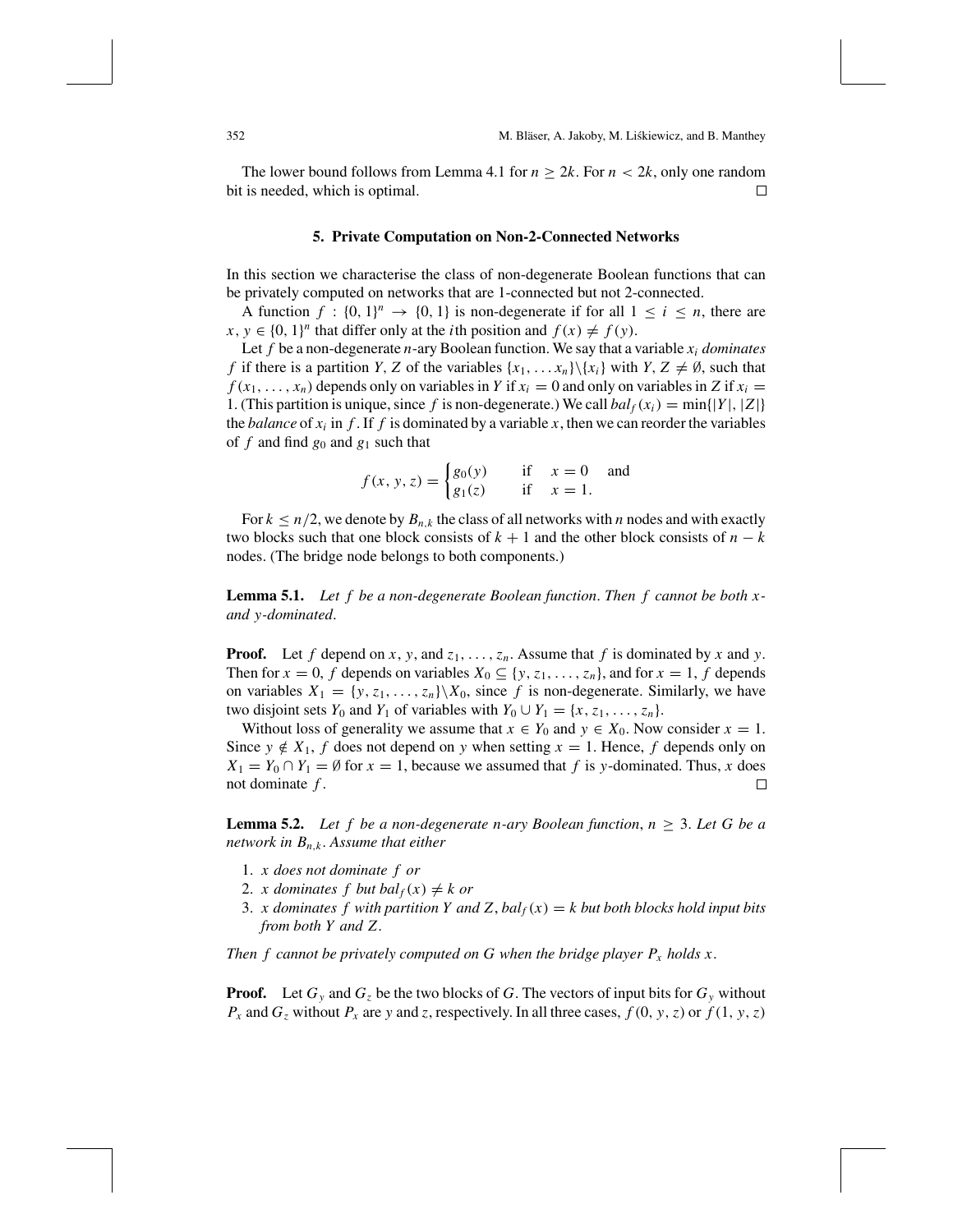depends on both *y* and *z*. Without loss of generality assume that  $f(0, y, z)$  depends on both *y* and *z*. Then there exist *y'* and *z'* such that  $f(0, y', z)$  depends on *z* and  $f(0, y, z')$ depends on *y*. Thus, there exist  $y''$  and  $z''$  such that

$$
f(0, y', z'') = f(0, y'', z') \neq f(0, y', z').
$$

Now consider any protocol for computing *f* on the given network. We fix some arbitrary content of  $P_x$ 's random tape and  $x = 0$ .

In the following,  $m_y^t$  denotes a message received by  $P_x$  from  $G_y$  in round *t*. Analogously,  $m_z^t$  denotes a message received by  $P_x$  from  $G_z$  in round *t*. We assume that in any round first  $P_x$  receives  $m_y^t$ , then  $P_x$  receives  $m_z^t$ , and finally  $P_x$  sends messages to  $G_y$  and  $G_z$ . (Formally, this means splitting up one round into three.) Then  $m_y^t$  does not depend on  $m_z^t$  and  $m_z^t$  does not depend on  $m_y^{t+1}$ . Let  $c_y^t = (m_y^1, \dots, m_y^t)$  and  $c_z^t = (m_z^1, \dots, m_z^t)$ . We call a certain  $c_y^t$  *undecided* if  $P_x$  can observe  $c_y^t$  both on input y' and y'' for  $G_y$ . Otherwise, we call  $c_y^t$  *decided*. For  $c_z^t$ , the terms decided and undecided are analogously defined. The intuition behind these terms is as follows: If  $c_y^t$  is decided, then  $P_x$  has learned that either *y'* or *y''* is not  $G_y$ 's input. On the other hand, if  $c_y^t$  is undecided, then we can change  $G_y$ 's input from  $y'$  to  $y''$  or vice versa and modify its random bits such that  $P_x$  does not perceive any differences. Clearly,  $c_y^0$  and  $c_z^0$  are undecided.

We start our protocol on  $y'$ ,  $z'$  as input for  $G_y$ ,  $G_z$ . Now we prove two things: First, if both  $c_y^t$  and  $c_z^t$  are undecided for all *t*, then we can fool the protocol such that it computes a wrong function value. Second, if eventually  $c_y^t$  or  $c_z^t$  is decided, then the protocol is not private with respect to  $P_x$ .

Assume that  $c_y^t$  and  $c_z^t$  are undecided for all *t*. Our protocol eventually outputs *f* (0, *y'*, *z'*) and  $c^i$ <sub>*y*</sub> and  $c^i$ <sub>*z*</sub> are still undecided. Then we can replace *y'* by *y''* and adjust  $G_y$ 's random bits such that  $P_x$  does not notice a difference. Thus, our protocol has computed  $f(0, y', z') \neq f(0, y'', z')$ , but  $f(0, y'', z')$  would have been the right value.

So consider the first *t* on which  $c_y^t$  or  $c_z^t$  is decided. Due to symmetry, we restrict ourselves to considering the first case.  $P_x$  has learned that  $y''$  is no longer possible as input for  $G_y$ . Since  $P_x$  receives  $m^t_z$  after  $m^t_y$ , the current  $c^{t-1}_z$  is still undecided. Thus, we can replace  $z'$  with  $z''$ . When the protocol terminates,  $P_x$  knows the function value  $f(0, y', z'') = f(0, y'', z')$ . In addition, he knows that  $(y'', z')$  has not been the input. Thus, the protocol is not private. 口

**Lemma 5.3.** *Let f be a non-degenerate n-ary Boolean function that is dominated by x* with  $bal_f(x) = 1$ . *Then f cannot be privately computed on any non-2-connected network*.

**Proof.** Due to Lemma 5.2, the only possibility for computing f is a network from  $B_{n,1}$ with bridge node  $P_x$ . Let  $P_y$  be the other player of the block of size 2. Without loss of generality we assume that for  $x = 0$ ,  $f(x, y, z) = g(z)$ , and for  $x = 1$ ,  $f(x, y, z)$  is either *y* or  $\overline{y}$ . We assume that  $f(1, y, z) = y$ .

We show how to compute the conjunction of two variables (namely *x* and *y*) privately. Consider *f* on some input  $z_0$  with  $g(z_0) = 0$ . Then  $f(x, y, z_0) = x \wedge y$ . If  $P_x$  and  $P_y$ could compute *f* privately, then a single player would be able to simulate the behaviour of the large block on input  $z_0$  and  $P_x$  on x while another player would be able to simulate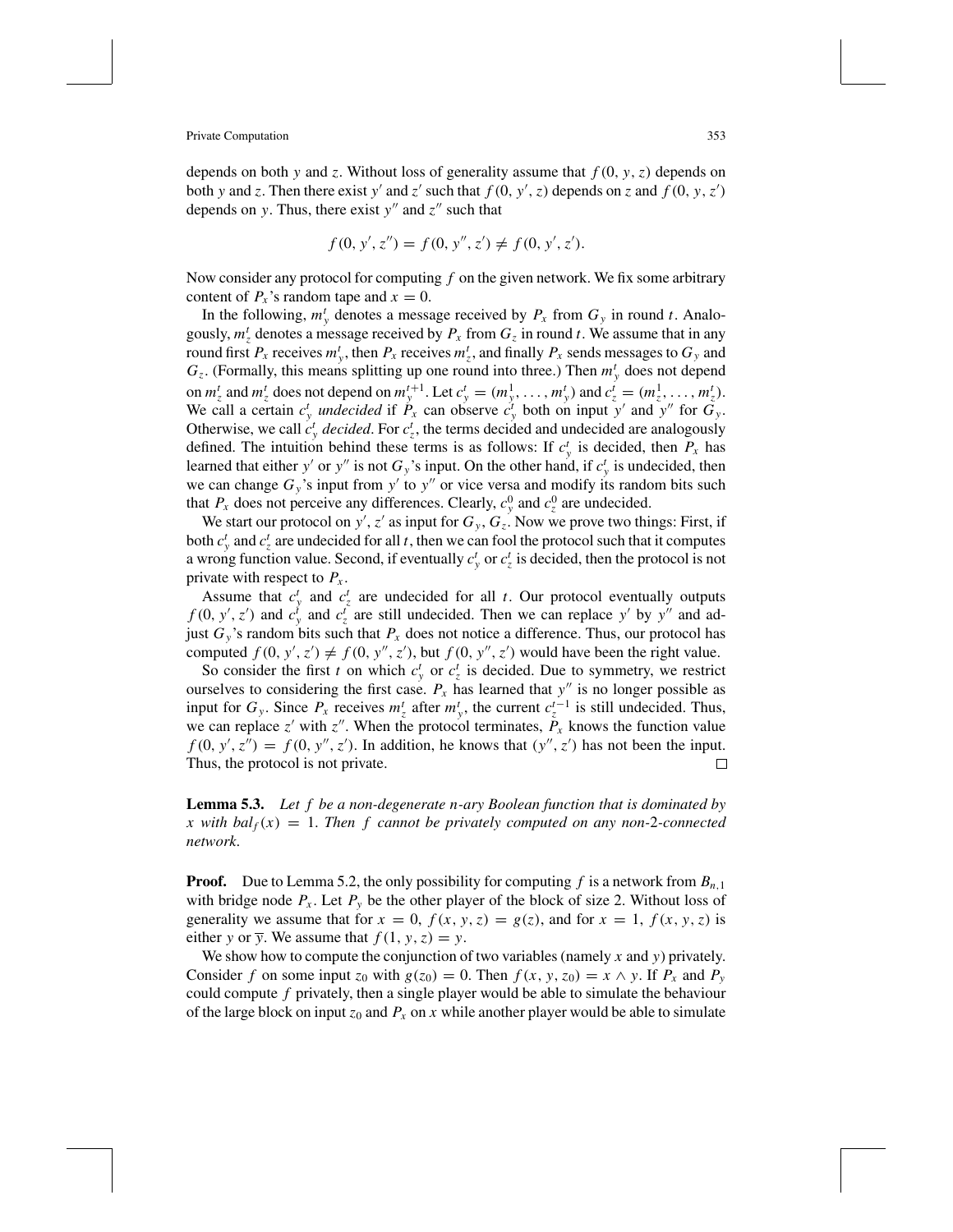$P_y$  on *y*. This would yield a protocol for privately computing  $x \wedge y$ , which is impossible for two players [24]. 囗

**Theorem 5.4.** *Let f be a non-degenerate n-ary Boolean function,*  $n \geq 3$ *, and let G be a connected network of n nodes*. *Then f cannot be privately computed on G*, *if one of the following conditions holds*:

- 1.  $G \in B_{n,k}$ , *but there is no variable x that dominates f with*  $bal_f(x) = k$ *.*
- 2. *G consists of more than two blocks*.
- 3. *f* is *x*-dominated with  $bal<sub>f</sub>(x) = 1$ .

**Proof.** Items 1 and 3 follow immediately from Lemmas 5.2 and 5.3, respectively.

Now assume that *G* consists of more than two blocks. There are two possibilities: either all blocks share one bridge node or we have at least two bridge nodes. In both cases our aim is to apply Lemma 5.2. This is not directly possible since Lemma 5.2 only speaks about networks with two blocks. Note however that if one cannot privately compute a function on a given network  $H$ , then one cannot privately compute it on any subnetwork of *H*. Hence, if we cannot privately compute a function on a network *H* with two blocks, we cannot privately compute it on any network that is obtained by splitting up each of the two blocks into several new blocks.

First, we treat the case that there is only one bridge node  $P<sub>x</sub>$  holding variable *x*. Since *f* is non-degenerate, for either  $x = 0$  or  $x = 1$  the function value depends on input bits of at least two blocks  $B_1$  and  $B_2$ . Let G' be the network with two blocks such that one block is  $B_1$  and the other block is the complete graph on the remaining nodes with the bridge node  $P_x$ . If  $f$  could be privately computed on  $G$ , then  $f$  could also be privately computed on *G'*, but this contradicts Lemma 5.2.

Second, assume that there are two bridge nodes. If *f* could be privately computed on  $G$ , then there must be two variables  $x$  and  $x'$  that dominate  $f$  due to Lemma 5.2. (Here, we again unite blocks to end up with two blocks as above.) This contradicts Lemma 5.1. П

Many well-known Boolean functions like and, or, majority, and parity are not dominated and thus cannot be privately computed on non-2-connected networks.

**Theorem 5.5.** Let f be a non-degenerate n-ary Boolean function,  $n \geq 5$ , that is *dominated by x with bal<sub>f</sub>*( $x$ ) =  $k$  > 1. *Then f can be privately computed on*  $B_{n,k}$ .

**Proof.** The protocol works the same as the one presented in Section 1.2. Let f be of the form

$$
f(x, y, z) = \begin{cases} g_0(y) & \text{if } x = 0 \text{ and} \\ g_1(z) & \text{if } x = 1 \end{cases}
$$

for some *g*<sub>0</sub> and *g*<sub>1</sub>. Then  $f(x, y, z) = (\overline{x} \wedge g_0(y)) \vee (x \wedge g_1(z))$ . Assume that *y* contains *k* variables and *z* contains  $n - k - 1$  variables. Let the bridge player  $P_x$ , which is part of both components, hold *x*. We share the *k* variables of *y* among the *k* remaining nodes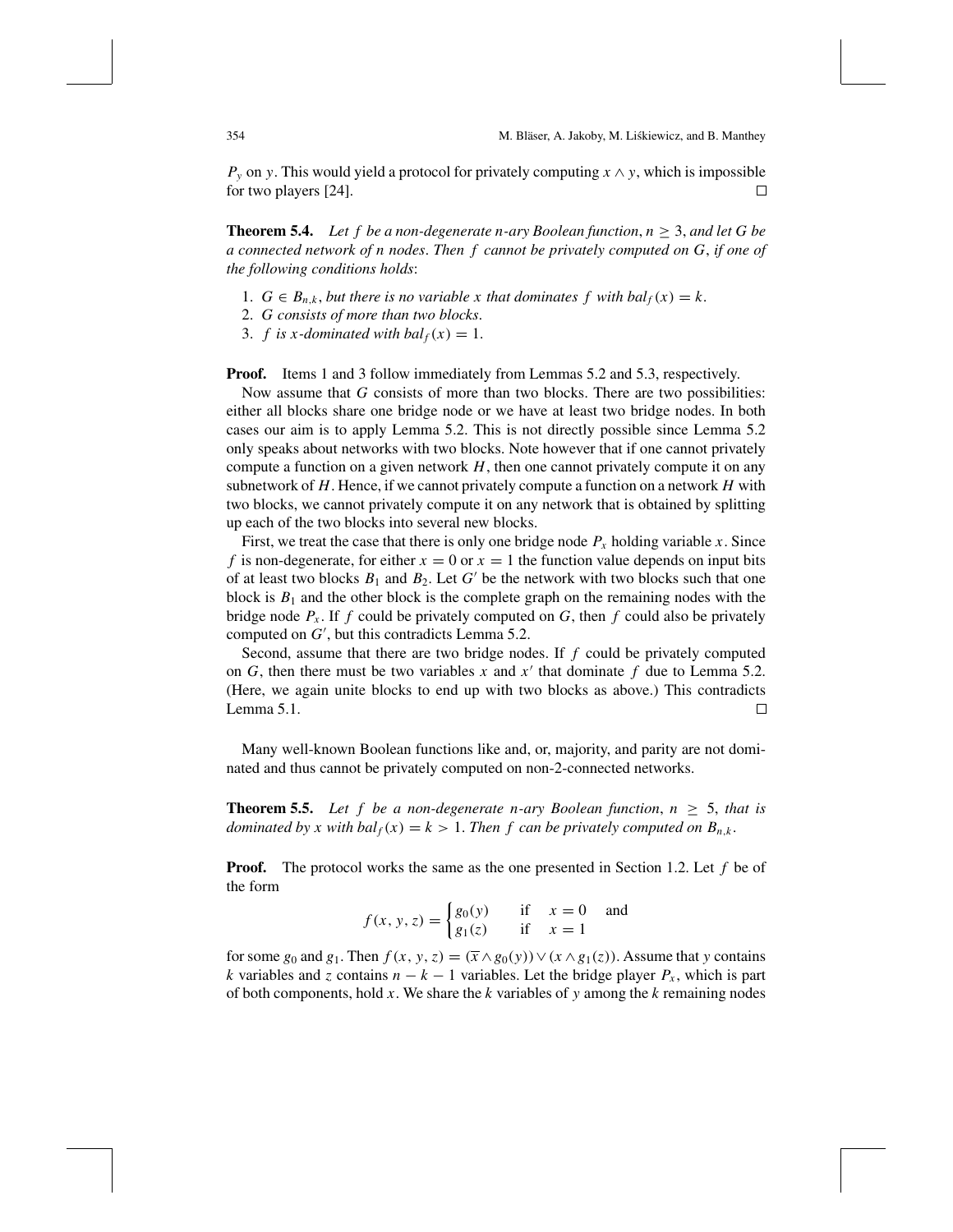of the first component and the  $n - k - 1$  variables of *z* among the remaining nodes of the second component. Then we privately compute  $(\bar{x} \wedge g_0(y))$  within the first block and  $(x \wedge g_1(z))$  within the second block. This can be done since both blocks consist of at least three nodes. (Every Boolean function can be privately computed on a complete network of at least three players [3] and henceforth on any 2-connected network with at least three players.) Finally, *Px* knows the result.

It remains to prove the protocol is private. It is clearly private with respect to all players except for  $P_x$ , since no players needs to learn anything about  $(\overline{x} \wedge g_0(y))$  or  $(x \wedge g_1(z))$ . Let  $x = 0$  ( $x = 1$  follows analogously due to symmetry). Then  $(x \wedge g_1(z)) = 0$  and thus *P<sub>x</sub>* does not learn anything about *z*. Furthermore, *P<sub>x</sub>* only learns ( $\overline{x} \wedge g_0(y) = g_0(y)$ about *y*, which is just  $f(x, y, z)$ .  $\Box$ 

Note that when the conditions of Theorem 5.5 are not fulfilled, we can always apply Theorem 5.4. Furthermore, there is no function on three or four variables that can be privately computed on a non-2-connected network: either the function is not dominated or the balance is one.

#### **6. Conclusions and Open Problems**

We have investigated the relation between the connectivity of networks and the possibility of computing functions by private protocols on these networks. Special emphasis has been put on the amount of randomness needed.

We have presented a general simulation technique that allows us to transfer every oblivious private protocol on an arbitrary network into an oblivious private protocol on a given *k*-connected network of the same size, where  $k \geq 2$ . The new protocol needs  $(1-k/(n-1)) \cdot min\{L, (k-2)/(k-1) \cdot (n^2-n) + L/(k-1)\}$  additional random bits, where *L* is the total number of bits sent in the original protocol. A future goal is either to reduce the number of additional random bits further or to prove general lower bounds.

The parity function can be computed on a cycle using only one random bit and only one message per link. (Strictly speaking, an additional message per link is necessary to broadcast the result in the end. However, we do not need to use any random bits to encode this broadcast, hence we can assume that *n* bits are sent altogether.) Thus,  $1+n - kn/(n-1) \leq n-k+1$  random bits are sufficient to compute the parity function on an arbitrary *k*-connected graph by a private protocol using our simulation. We have strengthened this bound by showing that on every *k*-connected graph, parity can be computed by an oblivious private protocol using at most  $[(n-2)/(k-1)] - 1$  random bits. Furthermore, there exist *k*-connected networks for which this bound is tight.

While every Boolean function can be computed on a 2-connected network by a private protocol, this is no longer true for 1-connected networks. Starting from this observation, we have completely characterised the functions that can be computed by a private protocol on non-2-connected networks.

Our simulation results focus on the extra amount of randomness needed. It would also be interesting to bound the number of rounds of the simulation in terms of the number of rounds of the original protocol and, say, the diameter of the new network.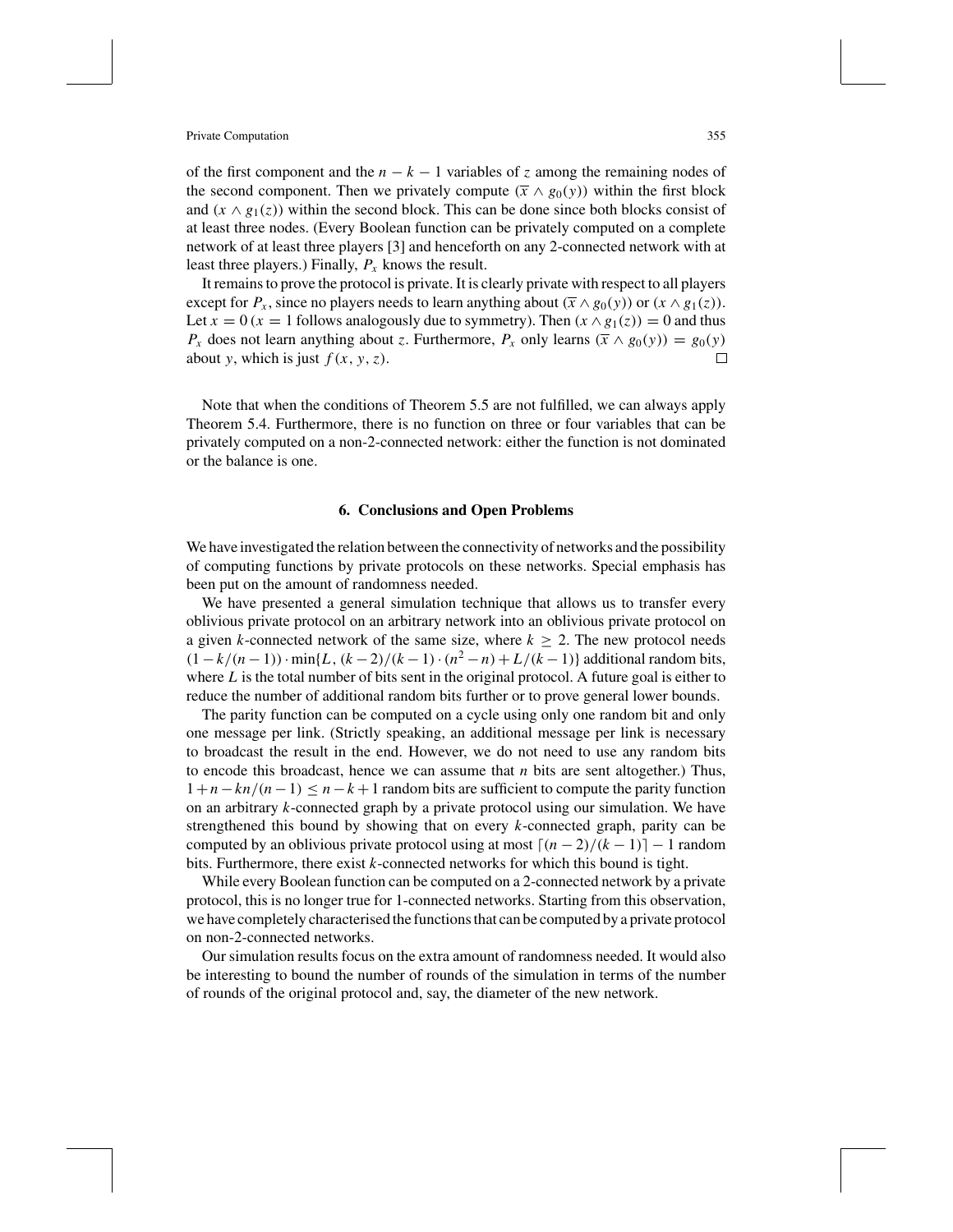# **Acknowledgements**

We thank Adi Rosén for fruitful discussions and hints to literature and Jan Arpe and the anonymous referees for valuable comments that helped improve the presentation.

#### **References**

- [1] Noga Alon, Joel H. Spencer, and Paul Erdös. *The Probabilistic Method*, pages 223-232. Wiley, New York, 1992.
- [2] Judit Bar-Ilan and Donald Beaver. Non-cryptographic fault-tolerant computing in a constant number of rounds of interaction. In *Proc*. 8*th Ann*. *ACM Symp*. *on Principles of Distributed Computing* (*PODC*), pages 201–209, 1989.
- [3] Michael Ben-Or, Shafi Goldwasser, and Avi Wigderson. Completeness theorems for non-cryptographic fault-tolerant distributed computation. In *Proc*. 20*th Ann*. *ACM Symp*. *on Theory of Computing* (*STOC*), pages 1–10, 1988.
- [4] Manuel Blum and Silvio Micali. How to generate cryptographically strong sequences of pseudo-random bits. *SIAM J*. *Comput*., 13(4):850–864, 1984.
- [5] Carlo Blundo, Alfredo de Santis, Giuseppe Persiano, and Ugo Vaccaro. Randomness complexity of private computation. *Comput*. *Complexity*, 8(2):145–168, 1999.
- [6] Ran Canetti, Eyal Kushilevitz, Rafail Ostrovsky, and Adi Rosén. Randomness versus fault-tolerance. *J*. *Cryptology*, 13(1):107–142, 2000.
- [7] Ran Canetti and Rafail Ostrovsky. Secure computation with honest-looking parties: What if nobody is truly honest? In *Proc*. 31*st Ann*. *ACM Symp*. *on Theory of Computing* (*STOC*), pages 255–264, 1999.
- [8] David Chaum, Claude Crépeau, and Ivan Damgård. Multiparty unconditionally secure protocols. In *Proc*. 20*th Ann*. *ACM Symp*. *on Theory of Computing* (*STOC*), pages 11–19, 1988.
- [9] Benny Chor, Mihály Geréb-Graus, and Eyal Kushilevitz. On the structure of the privacy hierarchy. *J*. *Cryptology*, 7(1):53–60, 1994.
- [10] Benny Chor, Mih´aly Ger´eb-Graus, and Eyal Kushilevitz. Private computations over the integers. *SIAM J*. *Comput*., 24(2):376–386, 1995.
- [11] Benny Chor and Eyal Kushilevitz. A zero-one law for boolean privacy. *SIAM J*. *Discrete Math*., 4(1):36– 47, 1991.
- [12] Benny Chor and Eyal Kushilevitz. A communication–privacy tradeoff for modular addition. *Inform*. *Process*. *Lett*., 45(4):205–210, 1993.
- [13] Yoshimi Egawa, Rainer Glas, and Stephen C. Locke. Cycles and paths through specified vertices in *k*-connected graphs. *J*. *Combin*. *Theory Ser*. *B*, 52:20–29, 1991.
- [14] Matthew Franklin and Rebecca N. Wright. Secure communication in minimal connectivity models. *J*. *Cryptology*, 13(1):9–30, 2000.
- [15] Matthew Franklin and Moti Yung. Secure hypergraphs: privacy from partial broadcast. In *Proc*. 27*th Ann*. *ACM Symp*. *on Theory of Computing* (*STOC*), pages 36–44, 1995.
- [16] Anna Gál and Adi Rosén. A theorem on sensitivity and applications in private computation. *SIAM J*. *Comput*., 31(5):1424–1437, 2002.
- [17] Anna G´al and Adi Ros´en. Lower bounds on the amount of randomness in private computation. In *Proc*. 35*th Ann*. *ACM Symp*. *on Theory of Computing* (*STOC*), pages 659–666, 2003.
- [18] Michael R. Garey and David S. Johnson. *Computers and Intractability*: *A Guide to the Theory of NP-Completeness*. Freeman, San Francisco, CA, 1979.
- [19] Oded Goldreich, Silvio Micali, and Avi Wigderson. How to play any mental game or a completeness theorem for protocols with honest majority. In *Proc*. 19*th Ann*. *ACM Symp*. *on Theory of Computing* (*STOC*), pages 218–229, 1987.
- [20] Frank Harary. *Graph Theory*. Addison-Wesley, Reading, MA, 1969.
- [21] Johan Håstad, Russell Impagliazzo, Leonid A. Levin, and Michael Luby. A pseudorandom generator from any one-way function. *SIAM J*. *Comput*., 28(4):1364–1396, 1999.
- [22] Joe Kilian. More general completeness theorems for secure two-party computation. In *Proc*. 32*nd Ann*. *ACM Symp*. *on Theory of Computing* (*STOC*), pages 316–324, 2000.